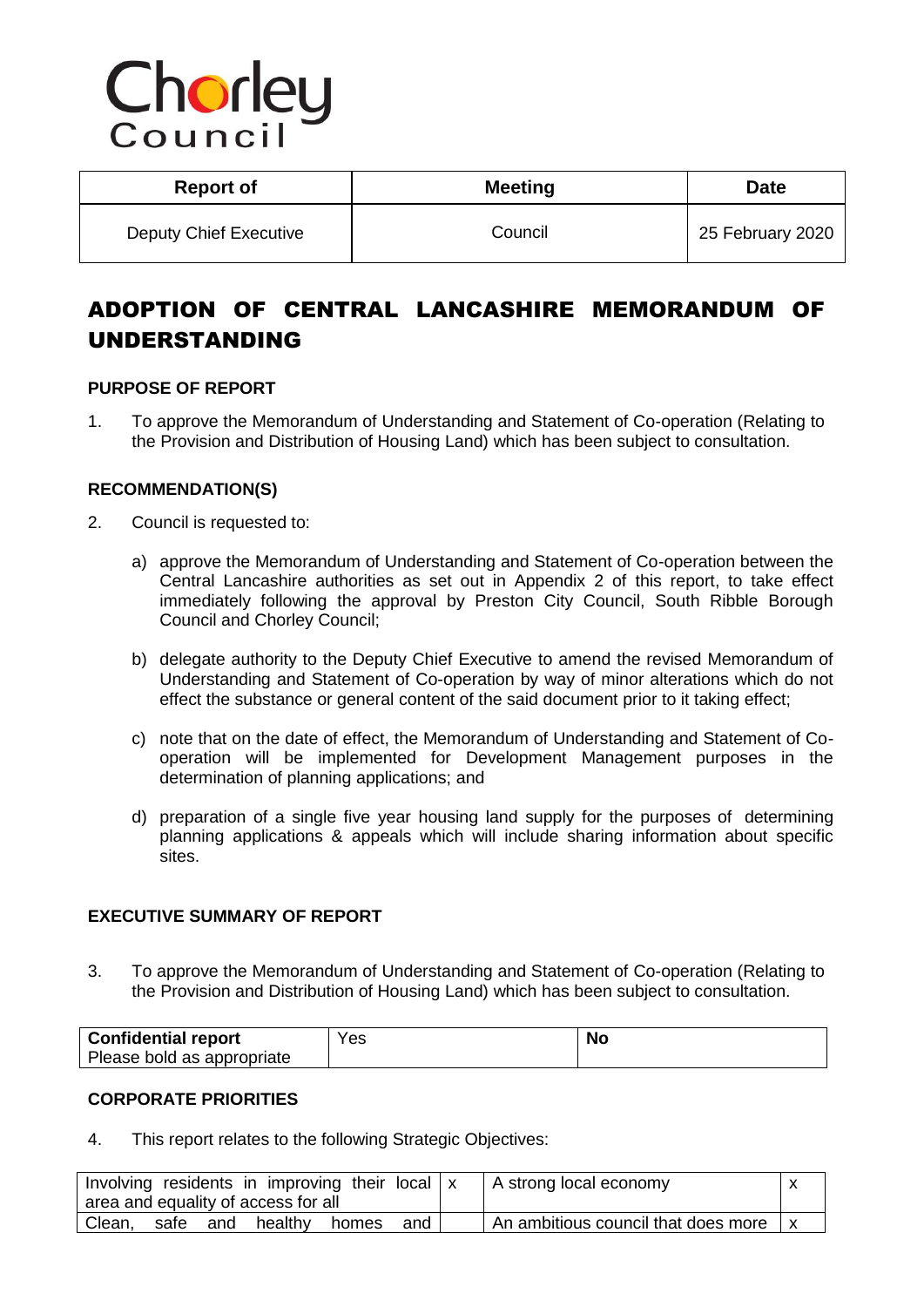| communities |  | to meet the needs of residents and |  |
|-------------|--|------------------------------------|--|
|             |  | the local area                     |  |

# **BACKGROUND**

- 5. The first MOU for Central Lancashire was prepared and adopted in 2017 following the publication of new housing evidence, namely the Strategic Housing Market Assessment (SHMA). The SHMA produced a housing need and distribution which reflected the existing distribution of housing as specified within policy 4 of the Central Lancashire Core Strategy 2012. Further, as the aggregated annual housing need identified within the SHMA exceeded the figure within policy 4, it was appropriate that the three councils commit to continuing the annual housing distribution of 417, 417 and 507 for Chorley, South Ribble and Preston Councils respectively.
- 6. The introduction of the Standard Housing Method for Local Housing Need by the government has changed how the annual housing requirement is to be calculated.
- 7. In February 2019 the Government published a revised National Planning Policy Framework (NPPF). This requires Local Planning Authorities to assess the minimum number of homes needed through a local housing need assessment conducted using a standard methodology. Furthermore, the revised NPPF states that where strategic housing requirement policies are more than five years old, the five year supply of deliverable housing ought to be assessed against the local housing need assessment. In October 2019, the Central Lancashire Housing Study by Iceni was published.

# **JOINT MEMORANDUM OF UNDERSTANDING AND STATEMENT OF CONSULTATION**

- 8. The relevant development plan policy relating to the supply of housing in Central Lancashire was adopted in 2012, the Central Lancashire authorities proposed to apply the standard method formula to calculate the aggregate minimum number of homes needed across the area. This is in accordance with the National Planning Policy Framework and National Planning Practice Guidance.
- 9. The standard method housing requirement figure for the Central Lancashire equates to 1,026 per annum (provision of 18,268 dwellings over the period 2018 -2036), it is recognised this is a minimum figure.
- 10. This would be achieved by a **Joint Memorandum of Understanding** (MOU) and **Statement of Co-operation** (SOC) and when approved, the Councils will work together to monitor housing completions and five-year housing land supply positions against these requirements.
- 11. The three Councils intend to implement a distribution of housing based on robust evidence. The evidence contained within the Central Lancashire Housing Study produced by consultants Iceni recommends that the most appropriate distribution of the minimum number of homes needed in the area is as follows, this will be reviewed as the new local plan emerges and the spatial development policies are prepared.

| Total                        | 100%  |
|------------------------------|-------|
| <b>Chorley Council</b>       | 27.5% |
| South Ribble Borough Council | 32.5% |
| <b>Preston City Council</b>  | 40%   |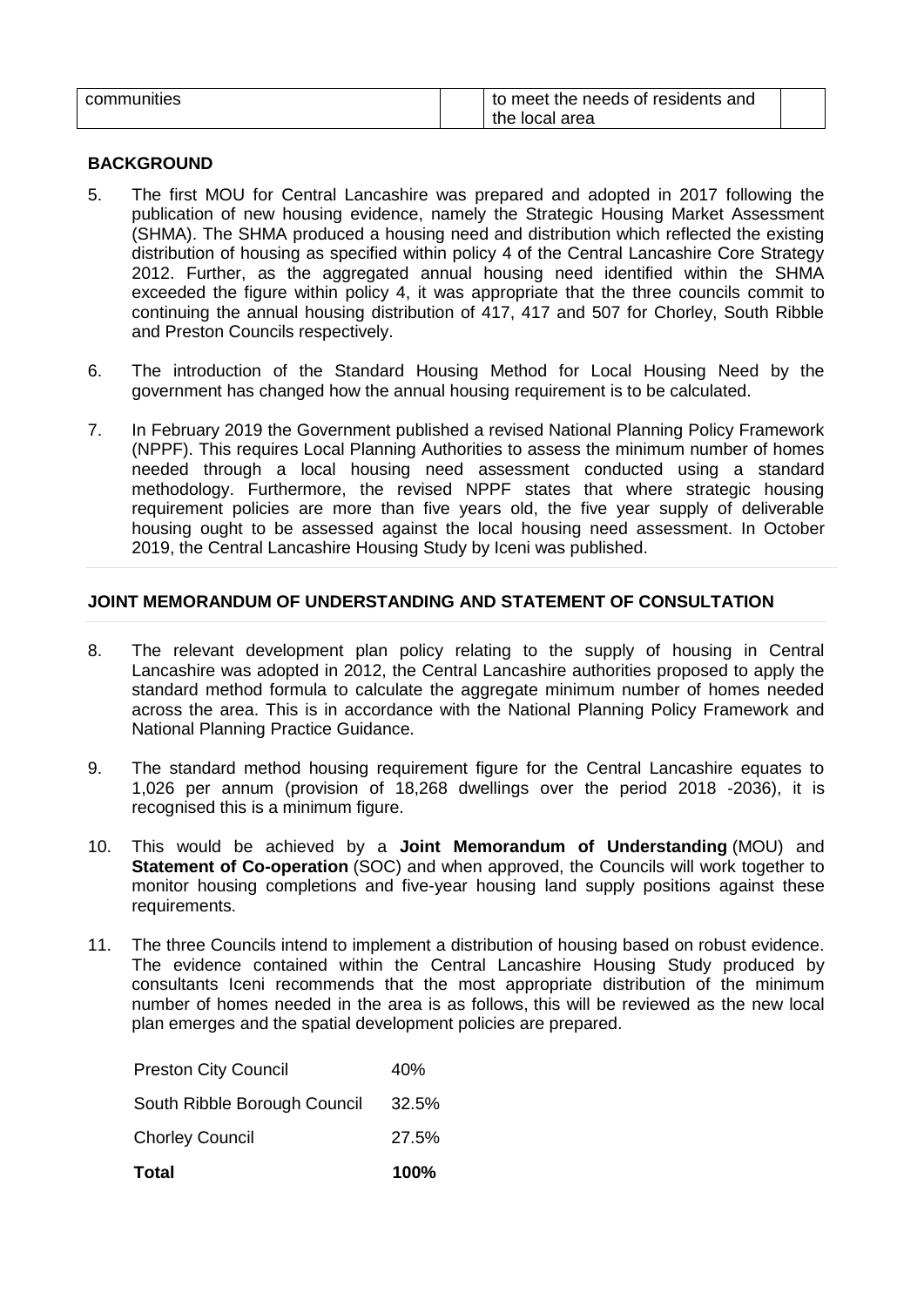- 12. This results in a local housing need of 1,026 per annum comprising:
	- 410 homes per annum in Preston;
	- 334 homes per annum in South Ribble; and
	- 282 homes per annum in Chorley.

This is intended to provide an interim basis for agreeing how the HMA's housing needs might be distributed.

13. Once the Memorandum of Understanding is approved the three Councils will set out the three authorities 5 year forwarded looking supply and calculate each authority 5 year supply position in line with the distribution set out in the Memorandum of Understanding at paragraph 11. At 31 March 2019 the 5 year supply for Chorley is 6.6 years, Preston City Council 7.4 years and South Ribble Borough Council 11.4 years.

# **MOU CONSULTATION**

- 14. The Central Lancashire Authorities consulted on the revised Joint Memorandum of Understanding over a period of 7 weeks. The first consultation was between  $4<sup>th</sup>$  November 2019 and 15th November 2019 (2 full calendar weeks, 10 working days). Feedback form this initial consultation suggested the consultation period was too short. These comments were taken on board. The consultation was re-opened between 9th December 2019 and 13th January 2020 (5 calendar weeks, 22 working days).
- 15. The following stakeholders were consulted for both consultations:
	- Developers and agents (as registered on the Central Lancashire Developer Forum mailing list);
	- All Parish Councils within Preston, South Ribble and Chorley;
	- All Elected Members within Preston, South Ribble and Chorley;
	- All County Councillors representing Preston, South Ribble and Chorley.
- 16. The consultation was also publicised on the Central Lancashire Planning Policy Team website and on the websites of the 3 Central Lancashire authorities.

# **RESPONSES RECEIVED TO THE MOU CONSULTATION**

- 17. A total of 37 responses have been received to the consultation on the MOU and Statement of Consultation including members of the public, parish councils, councillors, neighbouring authorities, housebuilders, agents and organisations. 27 of these were received during the initial consultation, and 10 further responses were received during the  $2^{nd}$  consultation. In addition to this, three additional responses were also received during the  $2<sup>nd</sup>$  consultation which provided additional or replacement comments to previous submissions. The full list of respondents is shown at Appendix 1.
- 18. Of the 37 responses received 5 generally supported the approach, whilst 32 put forward comments covering a number of key issues/themes, as shown at paragraph 16 of this report. Further analysis of the responses showed that 5 responses agreed with the proposed housing distribution, 22 responses disagreed, and the remaining 10 did not clearly specify either way. 18 responses disagreed with the adequacy of the consultation (e.g. length/methodology etc.), whilst 19 responses didn't clearly specify either way. 18 responses also raised concerns that the evidence base was not sufficiently robust to justify the proposed distribution, whilst 19 didn't clearly specify either way.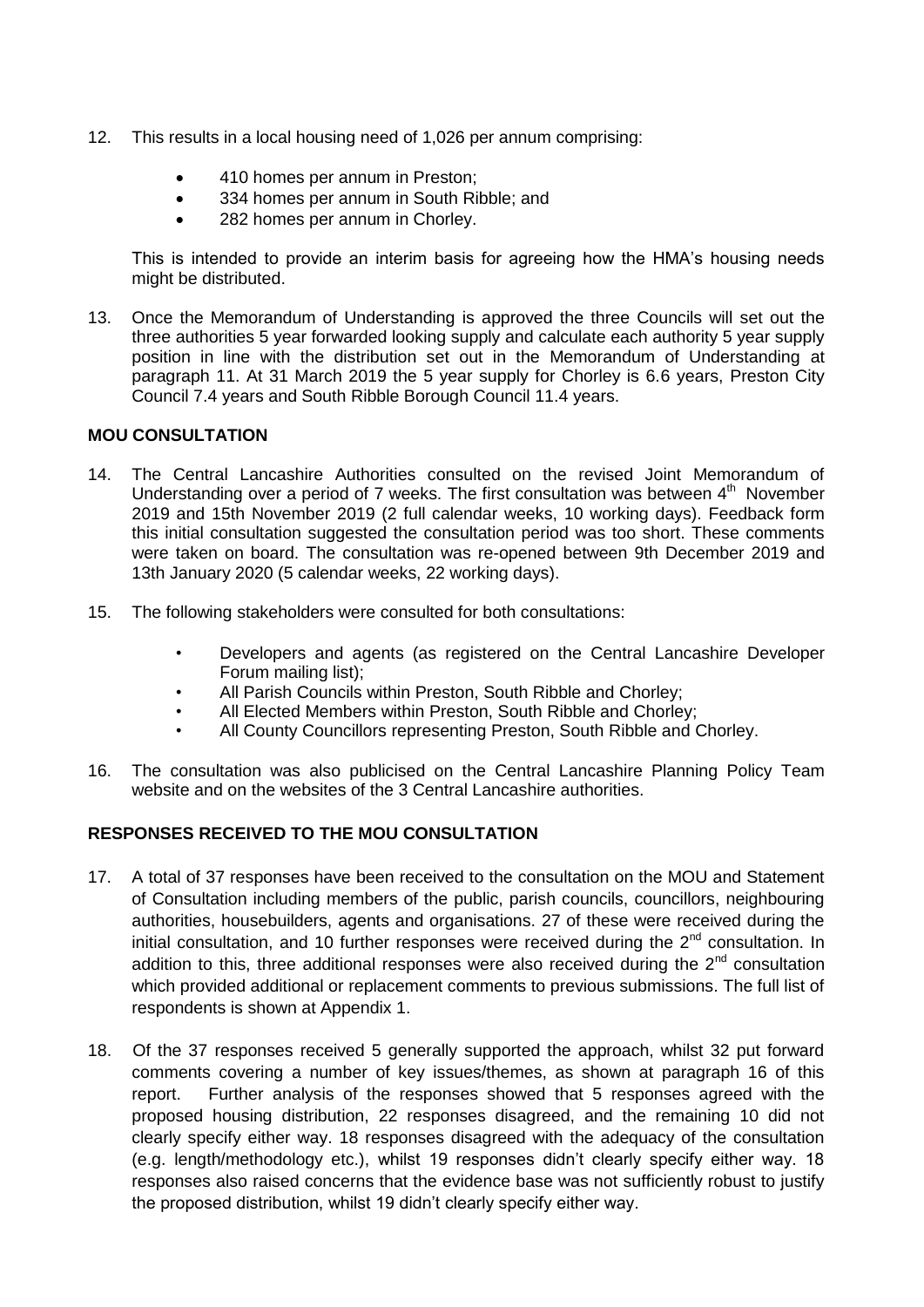19. The key themes identified in the consultation are shown below. These issues are expanded upon in the Response Document at Paragraph 20 of this Report, with an Officer response to each issue raised.

# **Failure to consult properly**:

- The consultation fails to meet the Sedley principles (meaningful & fair);
- The length/period of consultation was inadequate;
- The scope of the consultation / number of people consulted was insufficient and unjustified; and
- The purpose / intention of the consultation was confused and unclear.

# **Pre-determination of the outcome of consultation**:

- Insufficient time was allowed for to consider the responses to the consultation before decisions to adopt the MOU were made at the Cabinet(s);
- Adoption of the MOU would conflict with the current stage of the Local Plan and would pre-determine the outcome of the Issues and Options consultation.

# **The soundness of the new Local Plan will be brought into question.**

- Any new housing requirement should be set out in Local Plan policies and have been subject to examination, and sustainability appraisal. An "MOU" circumvents this approach and is not the correct procedure for decisions which will result in policy consequences. It is unlawful promulgation of policy (which ought to be within a DPD), through an unrecognized, non-statutory mechanism.
- An MOU is not the correct procedure for decisions which result in policy consequences and is therefore unlawful.
- PPG refers instead to a Statement of Common Ground (SOCG), which has to include certain elements.
- **The housing need/requirement/distribution set out in the MOU is not in accordance with either an up to date Local Plan or the standard method.**
	- Exceptional circumstances to deviate from the standard method (the MOU is a deviation) have not been demonstrated, and it is therefore unlawful.
	- The MOU cannot be used for measuring five year housing land supply, or the Housing Delivery Test.

# **Failure to establish a true housing "requirement"**

- The MOU is only a partial review there is a lack of robust evidence to justify the overall housing need for Central Lancashire, or to justify the re-distribution to/from each individual district.
- The Local housing need figure should be a "policy off" figure for each Council not a "policy on" figure which has incorrectly considered policy constraints when assessing housing need (a local housing need figure must be derived without the application of any additional exercise of policy).
- The assumption that Central Lancashire still operates as a single HMA needs to be re-visited.

# **The proposed housing distribution is imbalanced and unjustified**.

- The identified housing need is too low & needs increasing for Central Lancashire as a whole, and for the individual districts (Chorley in particular).
- It is contrary to the Core Strategy and national policy.
- The standard method for assessing local housing need only provides a minimum starting point in determining the number of homes needed in an area. The housing needs are greater than the standard method indicates.
- Consideration should be given to growth strategies and strategic infrastructure projects such as the City Deal, etc.
- A lower figure than the Core Strategy will stifle sustainable economic growth and does not align with the growth ambitions of the LEP & the City Deal etc.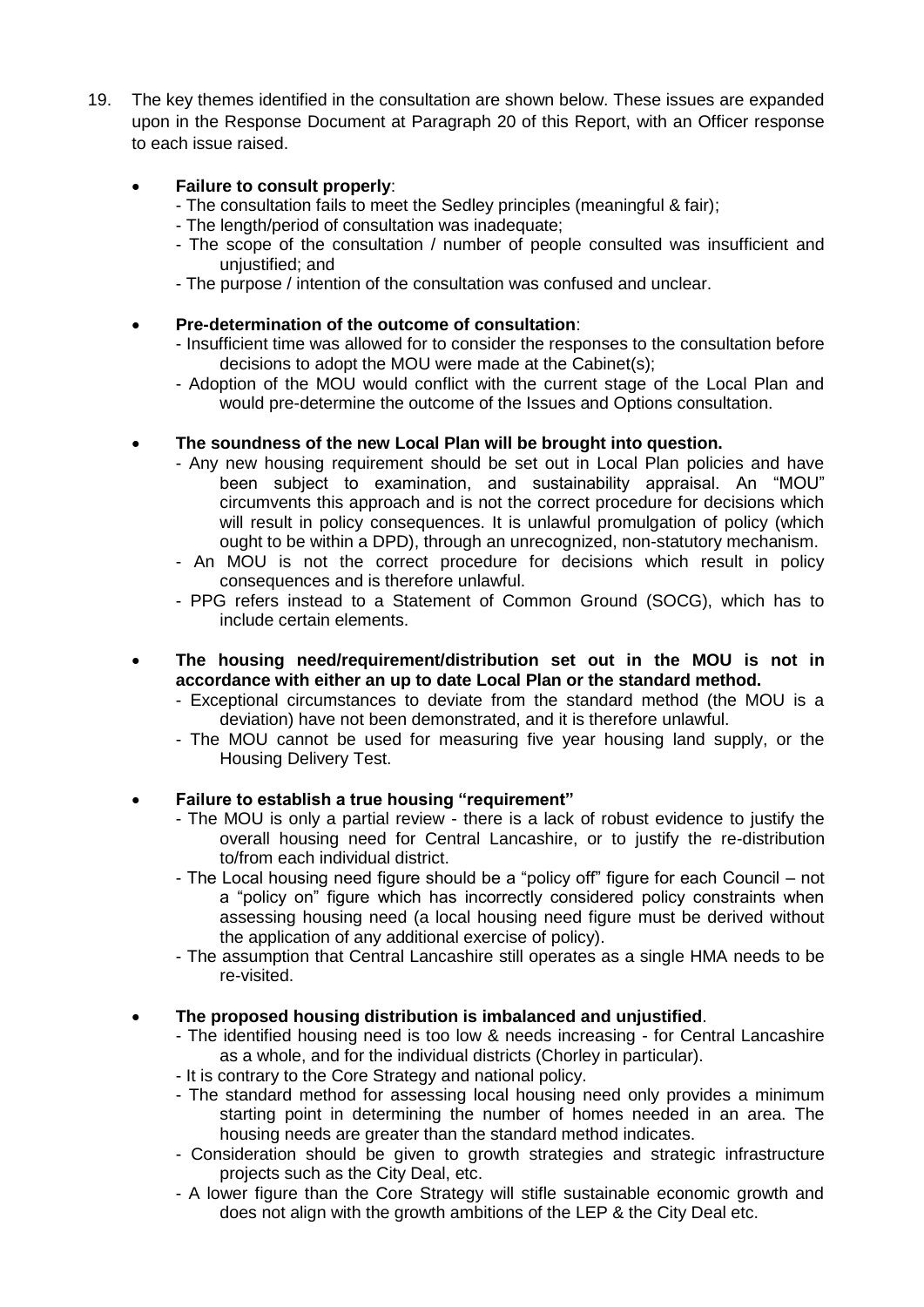- A lower figure will also render Policies 1 and 4 out of date, which will engage the tilted balance in favour of sustainable development for decision taking.
- **The MOU does not adequately take into consideration key elements** such as;
	- Historic under-delivery;
	- Meeting un-met need from other areas; affordable housing need (especially where it is most needed, e.g. Chorley); and
	- Specialist housing such as homes for older people, etc.
	- There is also a need to concurrently bring forward alternative avenues to home ownership, and
	- Further evidence is needed in terms of the scale and geography of demand.
- **The Councils should not rely on the Pear Tree Lane appeal decision.**
	- Further, the more recent Chain House Lane appeal decision does not take precedence over all other appeal decisions.
- **Brownfield land has not been adequately considered**.
- **There are inaccuracies in the Iceni report**.

# **RESPONSE DOCUMENT TO THE MOU CONSULTATION**

20. A summary of the Main Issues and Officers responses is shown below:

# **Theme: Failure to consult properly:**

# **Issue 1: The consultation fails to meet the Sedley principles (meaningful & fair).**

It is established law that where consultation takes place upon documentation which will inform administrative decisions, then such consultation must be both meaningful and fair. The Sedley principles established that:

- First, that consultation must be at a time when proposals are still at a formative stage.

- Second, that the proposer must give sufficient reasons for any proposal to permit of intelligent consideration and response.

- Third, … that adequate time must be given for consideration and response and,

- Fourth, that the product of consultation must be conscientiously taken into account in finalising any statutory proposals.

The MOU approach would fail all 4 of the Sedley principles.

Officer response to the above issue:

The consultation exercise undertaken is considered to have been proportionate and adequate for the purposes intended by the three councils. It was both meaningful and fair, and it is considered that all 4 of the Sedley principles have been met. See also response to 2 below.

# **2.The length/period of consultation was inadequate.**

The MOU will introduce a fundamental change to the adopted development plan and the short time that was given to consider and respond (including reviewing the evidence to support it - i.e. the Iceni Report) was wholly inadequate.

[Should be a minimum (uninterrupted?) period of 4 weeks? / **6 weeks**? / 12 weeks? .. all suggested].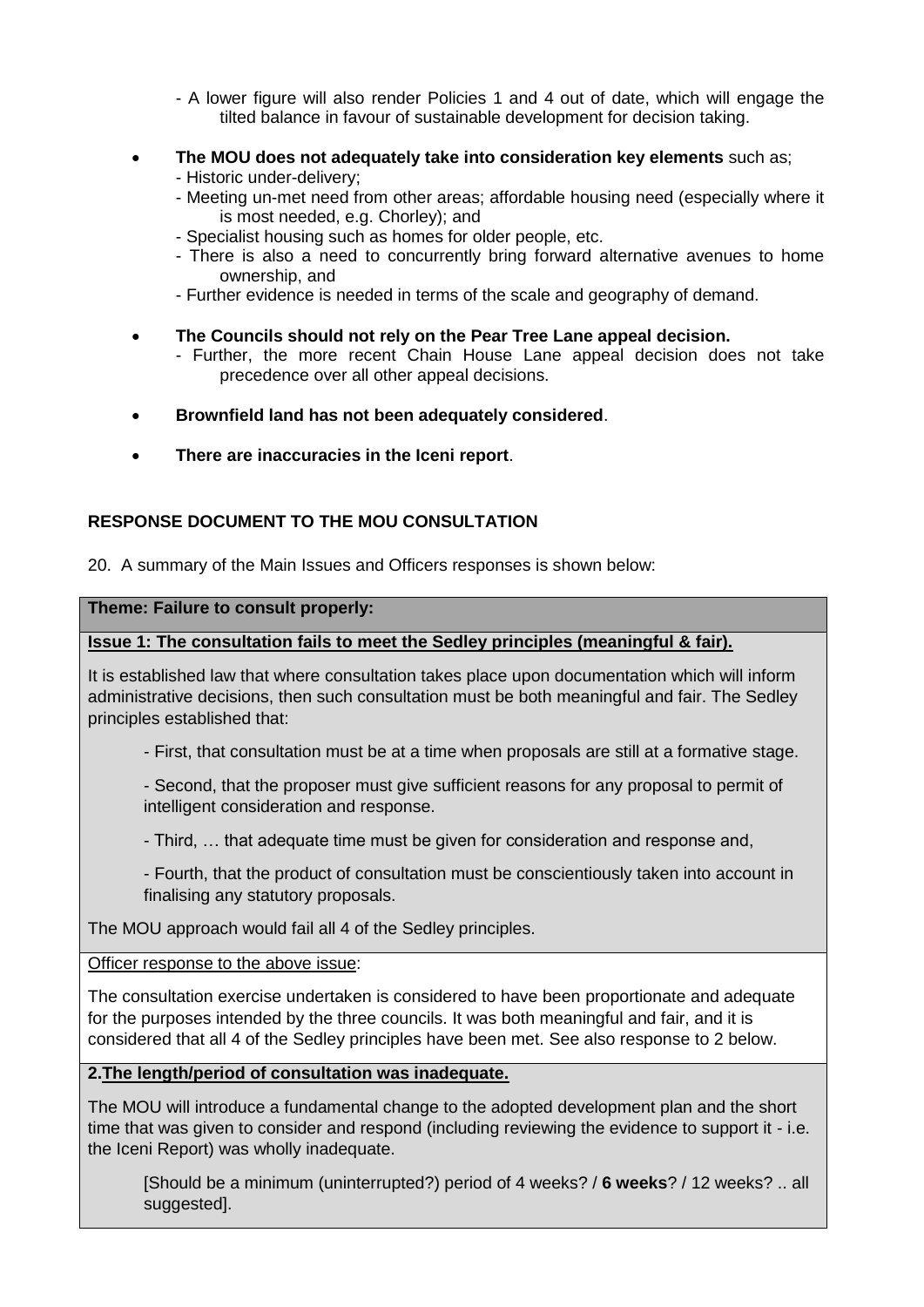The extended period of consultation also ran over the Christmas period, and a general election was also held in December.

### Officer response:

There is no statutory requirement to consult on the proposed content of a MOU.

Consultation on the proposed housing distribution took place between 1st November 2019 and 15th November 2019. Feedback from this consultation suggested the initial consultation period was too short. This was taken on board, and the consultation was re-opened between 9th December 2019 and 13th January 2020.

This is considered a reasonable approach given the 3 authorities are seeking an interim position in terms of housing land supply prior to adoption of the new Local Plan.

The length / period of consultation is therefore considered to be adequate and reasonable.

# **3. The scope of the consultation / number of people consulted was insufficient and unjustified.**

The consultation was highly selective, and only a very small number (35 organisations) were consulted.

# Officer response:

There is no statutory requirement to consult on the proposed content of a MOU, and the consultation was targeted at developers who had registered an active interest in the Central Lancashire Developer Forum (CLDF).

The bespoke CLDF database had previously been put together by contacting everyone on the generic master Central Lancashire consultation mailing list and inviting people to register on the CLDF mailing list.

In addition, Councillors (at District level, and at County level), Parish Councils, and Neighbouring Authorities were also consulted, and the consultation was publicised on the Central Lancashire website as well as the websites of the 3 Central Lancashire local authorities, and anyone could submit comments.

When the consultation period was re-opened on  $9<sup>th</sup>$  December 2019, anyone who was subsequently added to the CLDF database was also consulted.

The scope of the consultation is therefore considered to have been sufficient and justified.

# **4. The purpose / intention of the consultation was confused and unclear.**

The true motives and policy consequences of the consultation were not made clear, and the housing study evidence was pre-supposed to be "robust" without having been tested or consulted upon.

The previous MOU was not displayed on the website, nor the text of the proposed new MOU.

The consultation was only seeking comments on the proposed approach/distribution, and not the evidence, which was pre-supposed to be robust. Nor does the website draw the reader's attention to earlier versions of the Strategic Housing Market Assessment.

The consultation page of the website does not actually explain the policy consequences of the intended adoption of the distribution in the draft MoU or SoC (the actual intention / motive is to establish real policy consequences outside of the Local Plan process).

Officer response:

The purpose of the consultation was clear. The consultation was intended to seek comments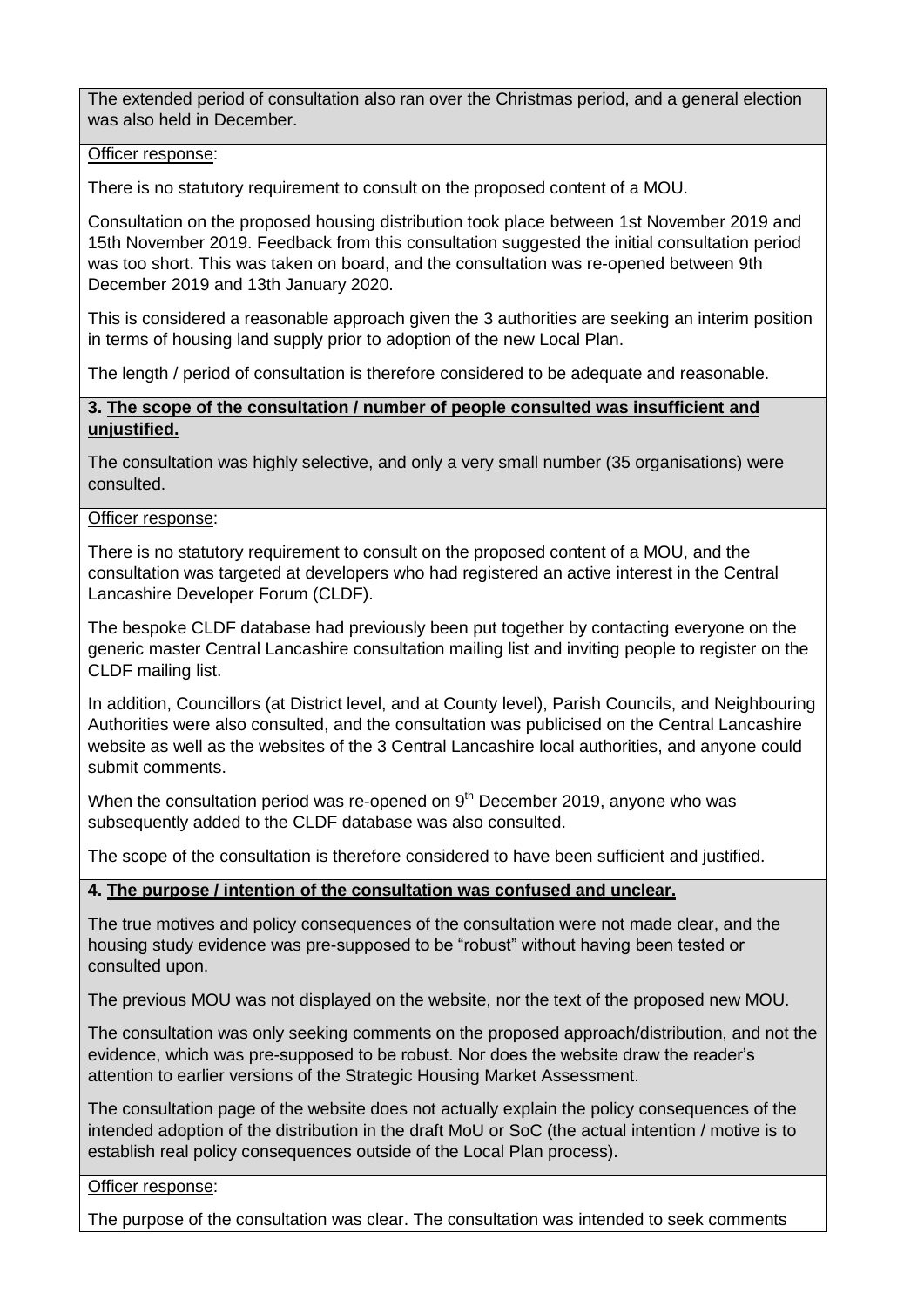about the proposed housing distribution to be included in the proposed MOU - it was not a consultation seeking detailed comments on the Iceni report. It is not common practice to consult on evidence. The Iceni evidence was published concurrently as that evidence has informed the MOU and the proposals for the redistribution of housing across Central Lancashire. Local Planning Authorities do not routinely consult on evidence.

The news page of the website was updated in a timely fashion, and the previous MOU was also subsequently added to the website.

The primary purpose of the revised joint MOU is to arrive at an agreed percentage distribution of figures. The overall purpose and effect, in planning terms, of this revised joint MOU is clear. The Central Lancashire authorities have aggregated the minimum annual local housing need figure calculated using the standard method and redistributed this to reflect the most sustainable pattern of development in the sub-region, as well as to align with City Deal growth aspirations in Preston and South Ribble specifically.

**Theme: Pre-determination of the outcome of consultation: Insufficient time was allowed for to consider the responses to the consultation before decisions to adopt the MOU were made at the Cabinet(s). Adoption of the MOU would conflict with the current stage of the Local Plan and would pre-determine the outcome of the Issues and Options consultation.**

**5. Insufficient time was allowed for to consider the responses to the consultation before decisions to adopt the MOU were made at the Cabinet(s).**

The MOU consultation closed on 15/11/19, yet Cabinet meetings were held at:

- Chorley Council on 19th November 2019,
- South Ribble Council on 27th November 2019, and
- Preston Council on 19th December 2019.

Before the Iceni report was considered at the 3 Council meetings it should have been finalised & amended where necessary, to take into consideration the findings of the consultation.

# Officer response:

In response to initial representations, the Councils subsequently agreed to extend the consultation to enable further representations. The MOU will be approved through the relevant delegation/ Full Council approval processes for each Council.

# **6. Adoption of the MOU would conflict with the current stage of the Local Plan and predetermine the outcome of the Issues and Options consultation.**

The Iceni report is effectively still a draft because it is still being consulted on through the Issues and Options consultation, so the MOU cannot be adopted until after that consultation closes in Feb 2020. Adopting the MOU in advance of the closure of the I&O consultation on the foundation for the "approach" of the proposed housing distribution derived from it undermines the credibility of such consultation. Adopting new housing requirements outside the plan making process before the end of the Issues and Options consultation would conflict with the position set out in the Issues and Options and it pre-determines this aspect of the Local Plan review process.

### Officer response:

Adopting new interim housing requirements in an MOU outside the plan making process before the end of the I&O consultation does not conflict with the position set out in the I&O and does not pre-determine this aspect of the Local Plan review process. As preparation of the new Local Plan progresses, further assessments and other evidence may influence both the scale and distribution of housing development in the forthcoming Local Plan. These issues will thus be reviewed in due course and will be reflected in the new Local Plan. The housing requirement /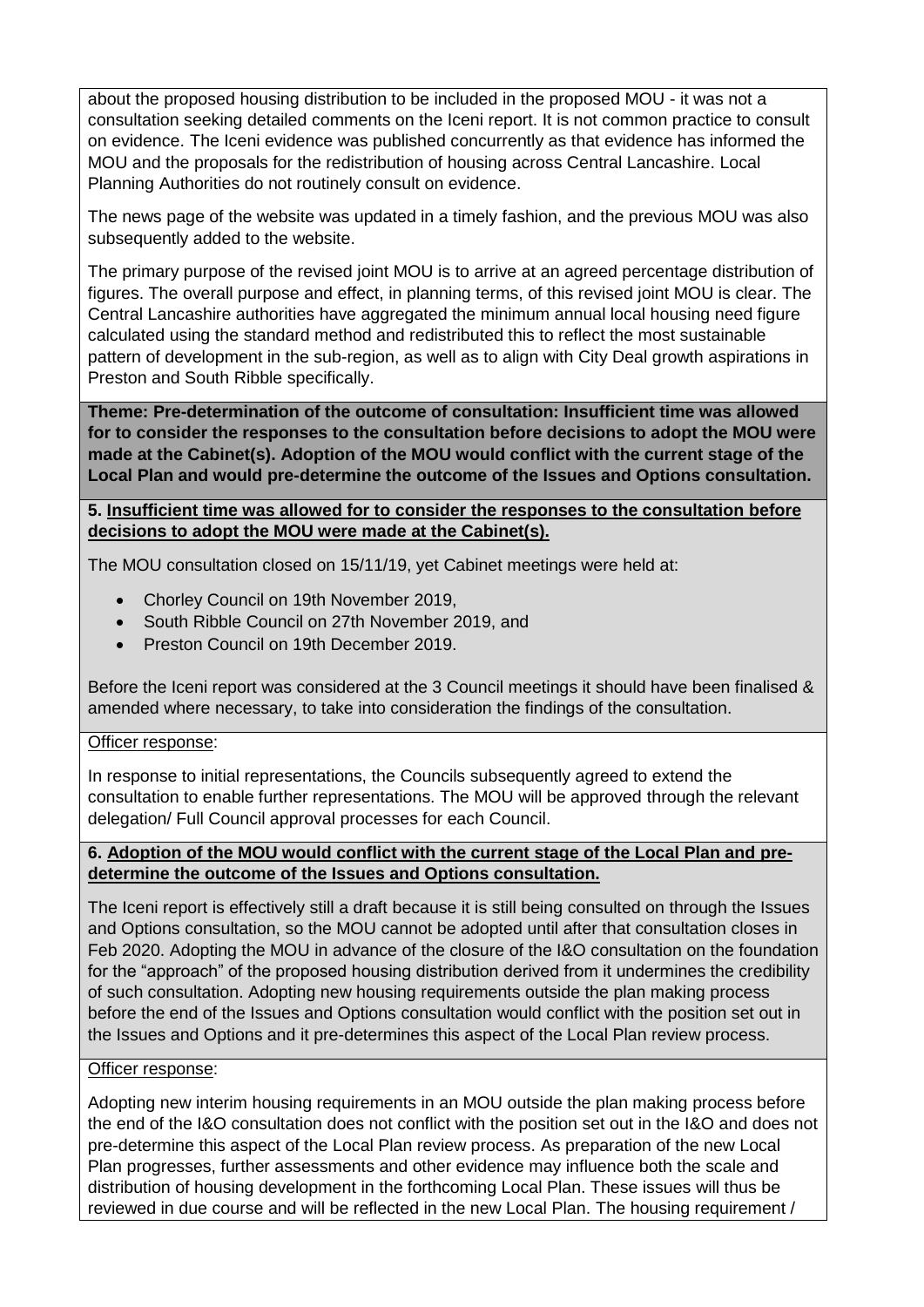need for the new Local Plan Period will therefore emerge as the plan progresses through the key stages and preferred policy options are developed and will be assessed at the Local Plan Examination.

The I&O consultation is a separate consultation to the MOU consultation, therefore the timescales for the I&O consultation are not material to this MOU consultation.

**Theme: The soundness of the new Local Plan will be brought into question. Any new housing requirement should be set out in Local Plan policies and have been subject to examination, and sustainability appraisal. An MOU is not the correct procedure for decisions which result in policy consequences and is unlawful. PPG refers instead to a Statement of Common Ground (SOCG).**

**7. The soundness of the new Local Plan will be brought into question. It is unlawful promulgation of policy (which ought to be within a DPD), through an unrecognized, nonstatutory mechanism**. **Any new housing requirement should be set out in Local Plan policies and have been subject to examination, and sustainability appraisal. The MOU circumvents this approach.**

The MOU could have significant implications on the evidence base and overall soundness of the forthcoming Local Plan. The MoU effectively seeks to introduce a new interim housing requirement / strategic policy for the 3 authorities outside of the development plan process. There is no support in the Framework or Guidance for doing this, and such an approach is **unlawful**. To promulgate what should be a DPD, through a non-statutory route, is to unlawfully circumvent the statutory regime and has been repeatedly held to be unlawful, e.g.

*R (Miller Homes) v Leeds CC [2014] EWHC 82*

*RWE v Milton Keynes [2013] EWHC 751 (Admin)*

*R (Abdul Wakil) v Hammersmith and Fulham LBC [2012] EWHC 1411(QB)*

*R (Howsmoor) v South Gloucestershire [2008] EWHC 262(Admin)*

*R (on the application of Houghton and Wyton PC) v Huntingdonshire DC [2013] EWHC 1476(Admin)*

*Westminster v Great Portland Estates [1985] AC 661*

Any new housing requirement for the three authorities should be properly assessed through the Local Plan process & be set out in strategic policies, with the policies and evidence having been tested through rigorous **examination** and found sound by an Inspector.

Further, a **Sustainability Appraisal** would require the express consideration of **reasonable alternatives** (which have not been considered as part of the MOU).

[*refer to paragraph 68-028 of the PPG*]

# Officer response:

National policy and guidance now requires the starting point for determining housing requirement to be the standard method. The MOU is an interim position, based on the standard method, and distributed in accordance with an up to date housing study (the Iceni report). Given the relatively recent introduction of the standard method for assessing housing need, and given the current Local Plan is over 5 years old. The MOU will be an interim material consideration, prior to adoption of new housing policies in the new Local Plan. The evidence contained within the Iceni report is considered robust justification for the proposed re-distribution.

This is not a "new" policy. The MoU simply updates the split provided in the existing one (and supported during recent planning appeal decisions) pending the progression of the Local Plan.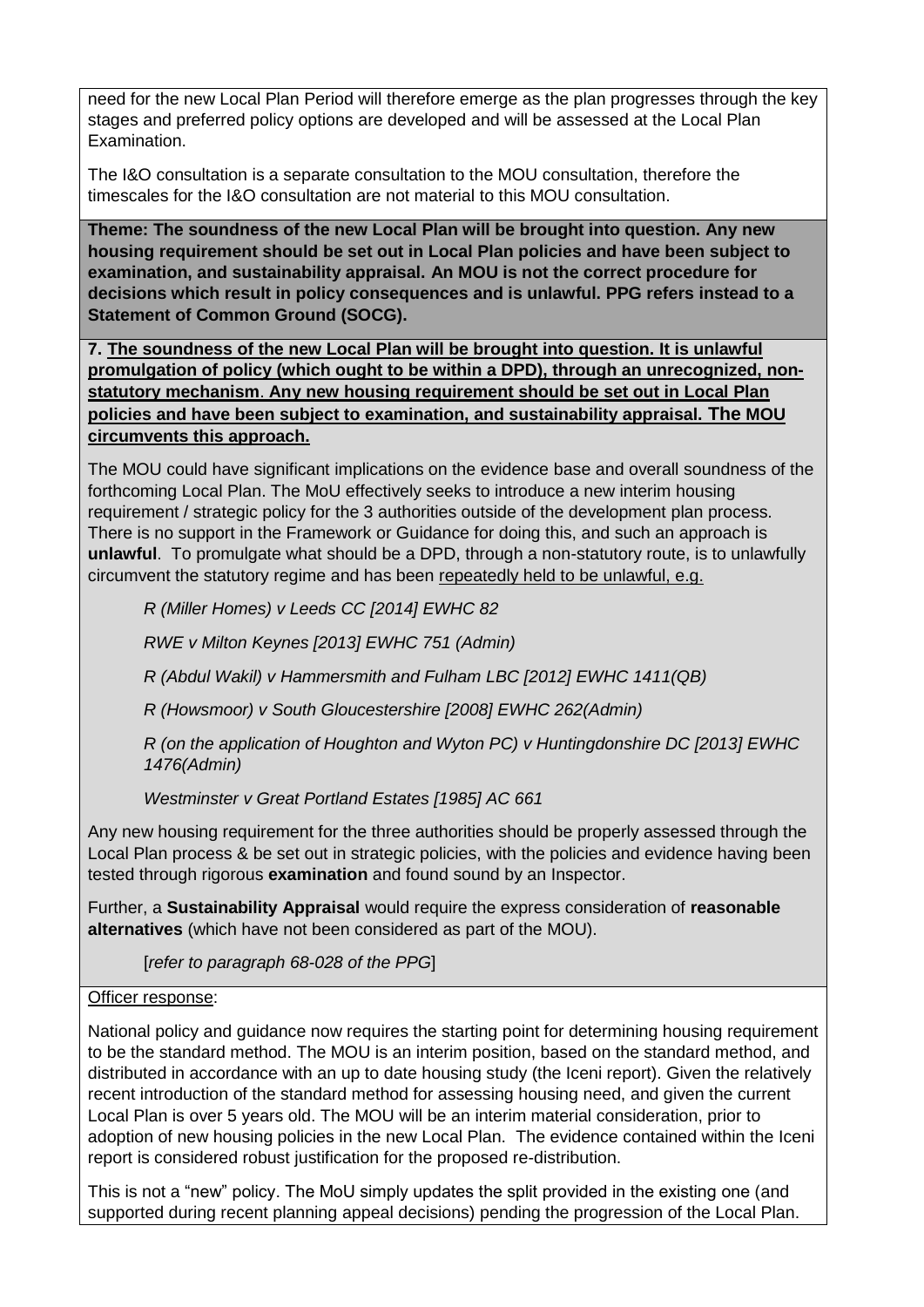The evidence base for the 2017 MoU has changed and it is appropriate to amend the figures. There have been no challenges put forward on the principle of the existing MoU. The MoU will not therefore introduce a new housing requirement / strategic policy for the 3 authorities outside of the development plan process. The Iceni study, which underpins the suggested distribution in the MOU, doesn't say that 1,026 is the local housing need or housing requirement. It says it is the minimum starting point, as per national policy and guidance.

The housing requirement for the new Local Plan Period will emerge as the plan progresses through the key stages and preferred policy options are developed. It is for the plan-making process in due course to consider/ test alternative housing requirement scenarios; and to assess whether a housing requirement in the new Local Plan should be above/ below the standard method. As preparation of the new Local Plan progresses, further assessment of land availability, urban capacity and other sources of supply, alongside other evidence may influence both the scale and distribution of housing development in the forthcoming Local Plan. These issues will thus be reviewed in due course.

The new Local Plan will consider reasonable alternatives and will be subject to sustainability appraisal and public examination before adoption.

# **8. A MOU is not the correct procedure for decisions which will result in policy consequences and is therefore unlawful. PPG refers instead to a Statement of Common Ground (SOCG).**

PPG has not been followed. The approach of simply recording an agreement in a MoU is an approach no longer favoured in national guidance in PPG.

Further, a SOC (Statement of Co-operation) is not a term which is described anywhere in national planning policy or practice guidance.

Instead of an MOU, a SOCG (Statement of Common Ground) is advised in PPG.

# Officer response:

The NPPF is supportive of the preparation of joint local plans (NPPF Para 17). The adoption of the MOU will result in the application of a policy to redistribute the housing requirement across Central Lancashire. It is reasonable and appropriate for local authorities to work together in planmaking and in meeting the housing requirement across the Central Lancashire housing market.

Although MOU is no longer a term used in PPG, Planning authorities are subject to the Duty to Cooperate, and is expected to happen throughout the plan-making process. Councils are required to both develop and maintain Statements of Common Ground by Para 27 in the NPPF which makes reference to these being available throughout the plan-making process. The PPG states that these are expected to address the distribution of needs in the area as agreed through the plan-making process (PPG 61-005, Bullet f) and record agreements which have been reached. The proposed MOU will demonstrate effective and ongoing joint working consistent with Para 27 in the Framework.

In the recent Chain House Lane appeal decision [APP/F2360/W/19/3234070], the Inspector endorsed the use of the standard method as the minimum housing figure for Central Lancashire, and recognized the approach being taken in the MOU.

# **9. A SOCG has to include certain elements.**

The substantive elements to be contained within a SOCG includes;

- What **each district's capacity** actually is; and

- Evidence of the extent to which each authority has capacity to meet its own needs, and the extent of **unmet need** which can't be met within its area.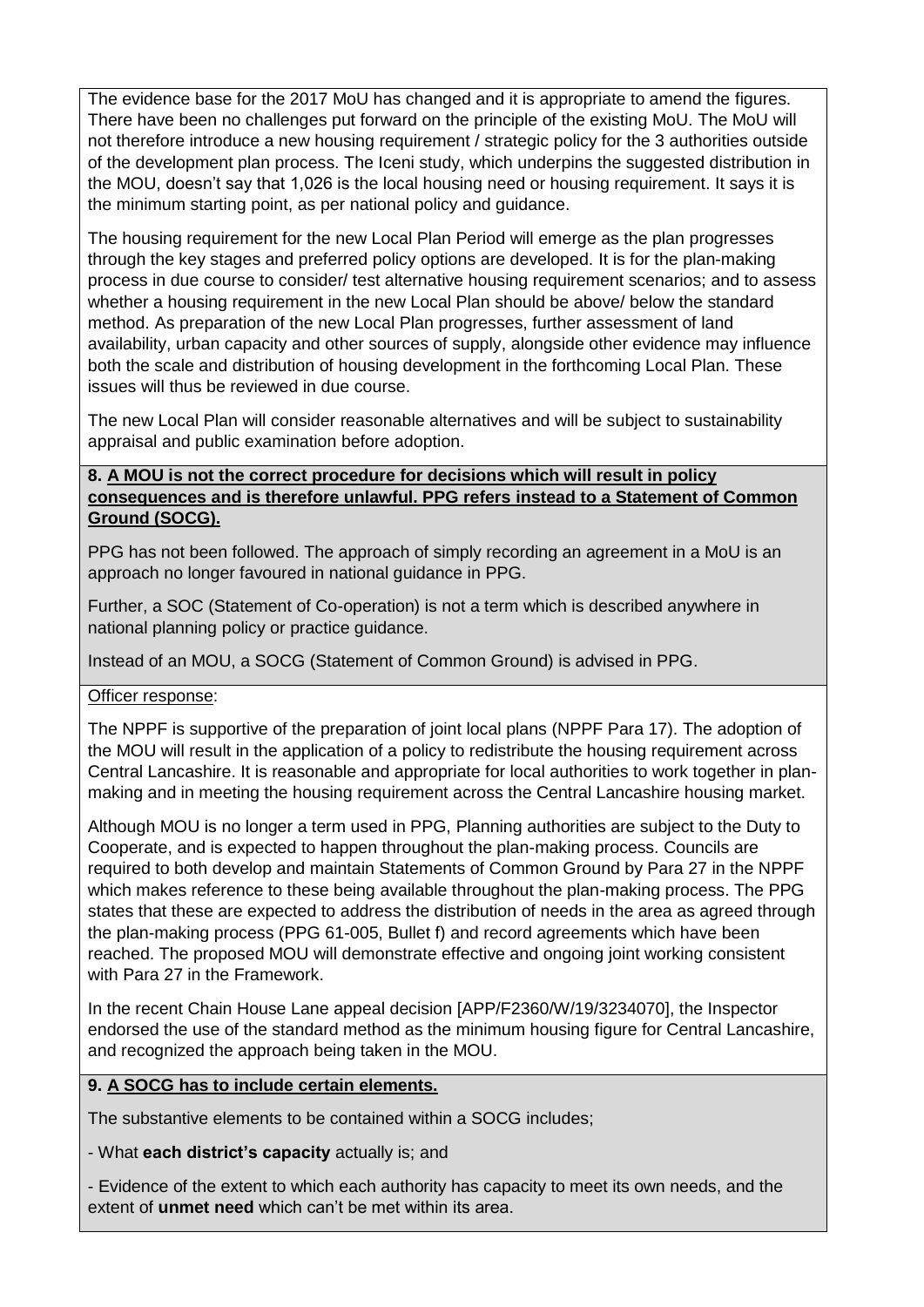SOCG's are not intended to be simply a memorandum of what has been agreed, but rather are intended to contain specific matters which are expressly directed towards plan-making. A check list of what should be contained in a SOCG is set out which includes:

*"e. …, the housing requirements in any adopted and (if known) emerging strategic policies relevant to housing within the area covered by the statement;*

*f. distribution of needs in the area as agreed through the plan-making process, or the process for agreeing the distribution of need (including unmet need) across the area;*

*g. a record of where agreements have (or have not) been reached on key strategic matters, including the process for reaching agreements on these*;"

PPG states: "*What information will a statement of common ground be expected to contain about the distribution of identified development needs?*

*When authorities are in a position to detail the distribution of identified needs in the defined area, the statement will be expected to set out information on:*

*a. the capacity within the strategic policy-making authority area(s) covered by the statement to meet their own identified needs;*

*b. the extent of any unmet need within the strategic policy-making authority area(s); and*

*c. agreements (or disagreements) between strategic policy-making authorities about the extent to which these unmet needs are capable of being redistributed within the wider area covered by the statement*."

[refer to PPG Paragraph: 011 Reference ID: 61-011-20190315]

### Officer response:

The MOU is not a Statement of Common Ground, the 3 Councils will look to prepare a Statement of Common Ground when the evidence has been finalised, and any agreements have been formalised. Any SOCG in respect of this would also need the signatory of Lancashire County Council.

**Theme: The housing need/requirement/distribution set out in the MOU is not in accordance with either an up to date Local Plan** *or* **the standard method. Exceptional circumstances to deviate from the standard method have not been demonstrated, and it is unlawful. The MOU cannot be used for measuring five year housing land supply, or the Housing Delivery Test.**

**10. The housing need/requirement/distribution set out in the MOU is not in accordance with either an up to date Local Plan or the standard method. Exceptional circumstances to deviate from the standard method (the MOU is a deviation) have not been demonstrated, and it is therefore unlawful.** 

There is not sufficient information put forward within the Study to justify the split and deviation from the standard method for Chorley. Exceptional circumstances justifying a departure from standard method can only be applied through the Local Plan process. Any departure from the Local Plan or standard method needs to demonstrate exceptional circumstances. These have not been demonstrated. The figures/distribution as set out in the MOU are therefore unlawful.

The distribution would be a deviation from the adopted Core Strategy; the existing MOU (which is based on the 2017 SHMA & retains the Core Strategy distribution); AND from the Standard Method. It would be a deviation from the standard methodology in each of the three individual districts (in Chorley in particular, which would have significantly lower figures than the minimum need using the standard method). For this to be justified, exceptional circumstances must be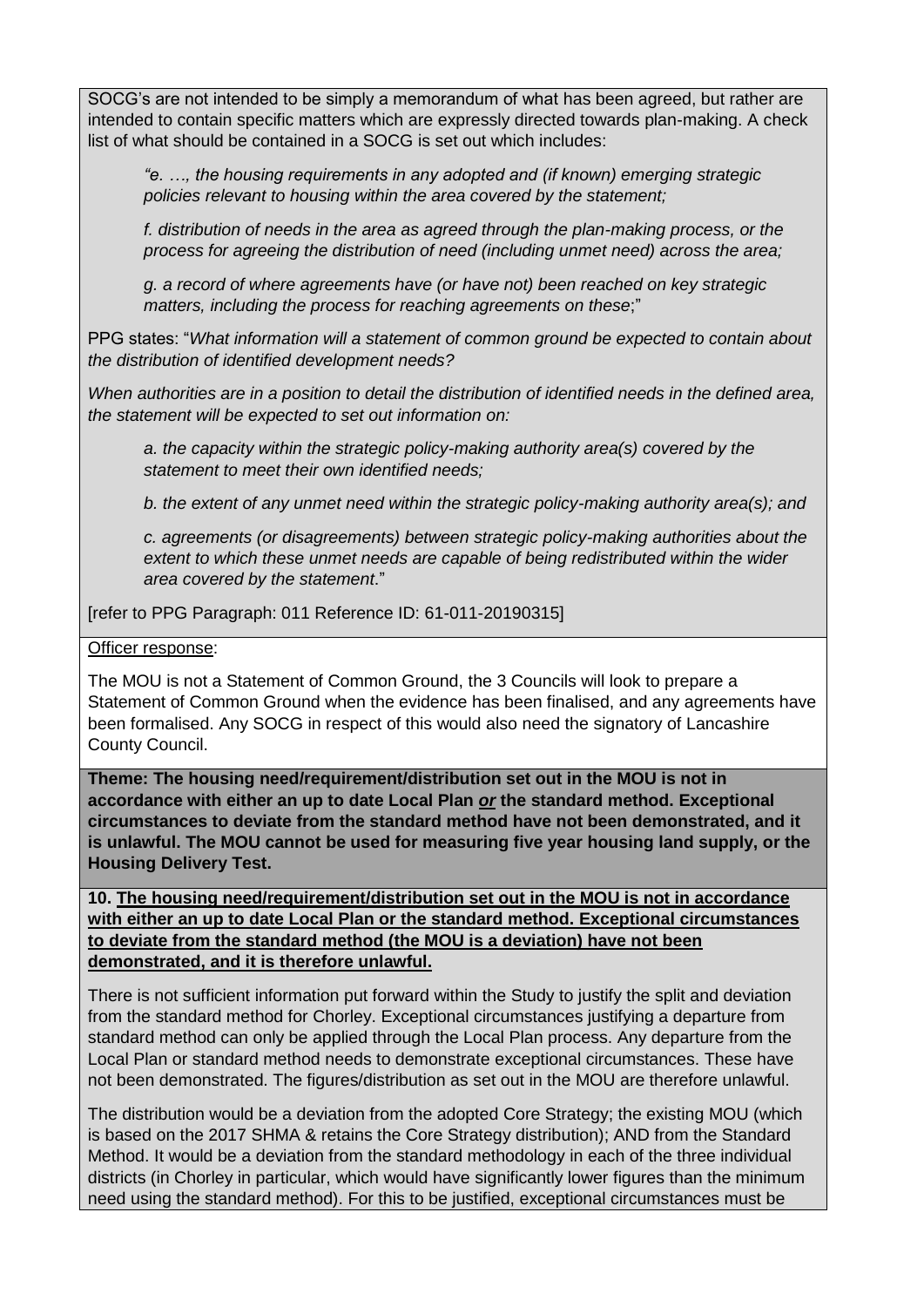### demonstrated.

Any deviation (either from the development plan, or from the standard method) must be justified as part of the Local Plan examination process and needs to be subject to examination and sustainability appraisal and be found sound. The distribution as set out in the MOU is not being adopted through the plan making process / examination, nor have exceptional circumstances been demonstrated, so the MOU is fundamentally flawed. It is not appropriate to determine the spatial distribution of housing need and create housing requirements at this point in time as there is a clear need to provide robust evidence to support the intended requirement figures, and for this evidence to be rigorously tested at examination, following the Local Plan processes.

# Officer response:

Central Lancashire has an adopted Joint Core Strategy covering the Central Lancashire area, and is in the process of preparing a new Local Plan for the area. PPG 2a-013 is clear that where local housing needs assessment cover more than one area, in particular where strategic policies are being produced jointly – as is the case in Central Lancashire – the housing need for the defined area should be at least the sum of the local housing need for each LPA within the area, and it will be for the relevant strategic policy-making authority to distribute the total housing requirement which is then arrived at across the plan area.

Exceptional circumstances need to be demonstrated where authorities are deviating from use of the standard methodology in particular where this results in a lower housing need figure than identified using the standard method. This is not the case here, where Central Lancashire housing need as assessed using the standard method is intended to form the basis of the MOU; and thus it is not necessary to demonstrate that exceptional circumstances exist.

Planning authorities are subject to the Duty to Cooperate and is expected to happen throughout the plan-making process. The NPPF is supportive of the preparation of joint local plans (NPPF Para 17). Councils are required to both develop and maintain Statements of Common Ground by Para 27 in the NPPF which makes reference to these being available throughout the planmaking process. The PPG states that these are expected to address the distribution of needs in the area as agreed through the plan-making process (PPG 61-005, Bullet f) and record agreements which have been reached. The proposed MOU will demonstrate effective and ongoing joint working consistent with Para 27 in the Framework.

The proposed distribution within the MOU is based on a reasonable set of factors, has been consulted upon, and is not significantly different to the current Core Strategy distribution.

The PPG [61-011, 61-012] provides specific provision for considering the distribution of housing need including through setting out that Statements of Common Ground ("SOGC") are expected to address the distribution of housing needs within an area.

The PPG [61-020] states that such SOCGs should be prepared and maintained on an ongoing basis. The PPG [2a-013] also sets out that in instances where:

"assessments may cover more than one area…the housing need for the defined area should at least be the sum of the local housing need for each local planning authority within the area".

The approach taken by the housing study to assess local housing need is therefore not an "alternative approach". It arrives at a figure of 1,026 homes for the study area using the standard method.

As per the PPG [2a-013], it is then for the relevant strategic policy making authorities to distribute the total housing requirement across the plan area. This distribution exercise has been undertaken by the housing study to arrive at a recommended distribution.

**11. The figures in the MOU cannot be used for measuring five year housing land supply.**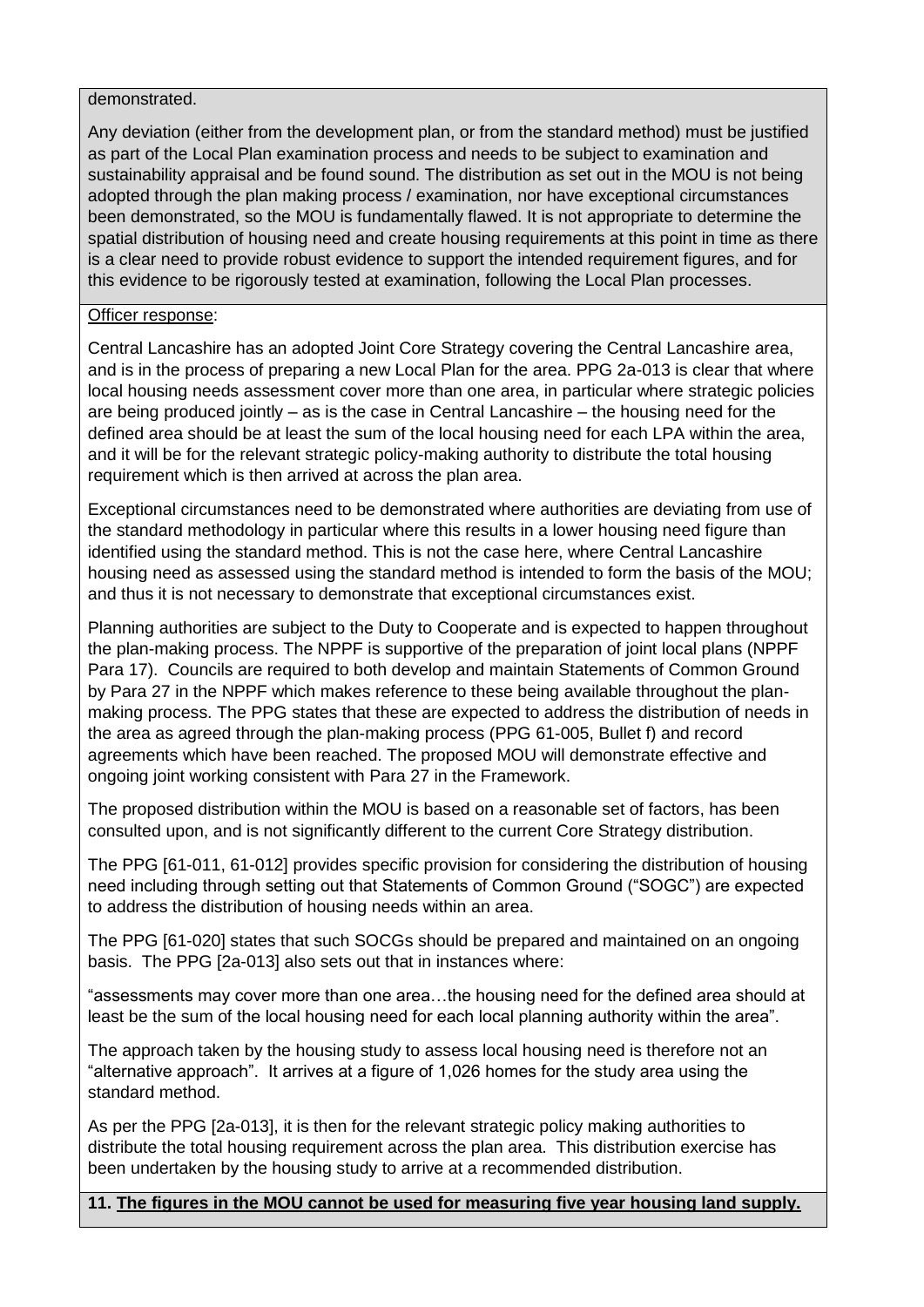There is no provision in the Framework or Guidance for measuring five year housing land supply against a figure which is neither the adopted housing requirement (i.e. Core Strategy) nor the local housing need figure (i.e. standard method).

The factors which have led to the recommended distribution involve constraining the supply within one area because of factors such as green belt policy and directing those needs to another area. Such an approach is perfectly legitimate to promote and test within the confines of a Local Plan examination, but unless and until it becomes adopted policy it is not an appropriate basis for assessing 5 year land supply.

*[Footnote 37 of the Framework* explains that unless the housing requirement set out in the strategic policy has been reviewed and found not to require updating, local housing need will be used for assessing whether a five year supply of specific deliverable sites exists using the standard method set out in the PPG once the strategic policy is more than five years old.]

# Officer response:

The three councils will measure the five year housing land supply collectively, applying the distribution of housing need as set out in the MOU, which is based on the standard housing method as required by national policy and guidance.

The Central Lancashire authorities have and continue to work collaboratively to develop and review strategic policies. There is an existing adopted Joint Core Strategy setting out housing requirements (consistent with Para 17). In applying NPPF Para 73 in assessing the five year housing land supply, it is therefore appropriate to adopt a consistent approach of looking first at the housing needs of Central Lancashire.

The Framework (see Para 3) should be read as a whole, as should Planning Practice Guidance. Para 26 in the Framework is clear that effective and ongoing cooperation between authorities delivers effective planning. Para 27 states that authorities should prepare and maintain statements of common ground documenting cross-boundary matters addressed and progress made, which the PPG clarifies includes on the distribution of development. NPPF Para 27 is clear that these should be made available throughout the plan-making process. The proposed approach is consistent to this. It is reasonable that the authorities collaborate in appraising the level and distribution of development.

An MOU agreeing the distribution of housing needs in Central Lancashire (in that case against the SHMA figures) has been in place since 2017, and the principle of this has been accepted at appeal as relevant in assessing five year housing land supply. The principles of a revised MOU taking account of the Iceni Housing Study and the consultation which has occurred have also been supported in principle by an appeal inspector. [Appeal Ref: APP/F2360/W/19/3234070. Land to the South of Chain House Lane, Whitestake, Preston]

There is no conflict of the approach with Para 73 or Footnote 37 in the Framework as the needs of Central Lancashire have been calculated using the standard method.

# **12. The Housing Delivery Test will not be measured against the figures in the MOU.**

Similarly, the **Housing Delivery Test** for each authority would be measured against whichever is the lower of either the adopted housing requirement or the local housing need under the standard method, and NOT the figures set out in the draft MoU.

The Housing Delivery Test (HDT) Measurement Rule Book (July 2018) explains that HDT is calculated as a percentage of net homes delivered against whichever is lower of either the adopted housing requirement, OR the local housing need. It will NOT be measured against a figure that an authority has agreed to adopt outside of the plan-making process in a MOU.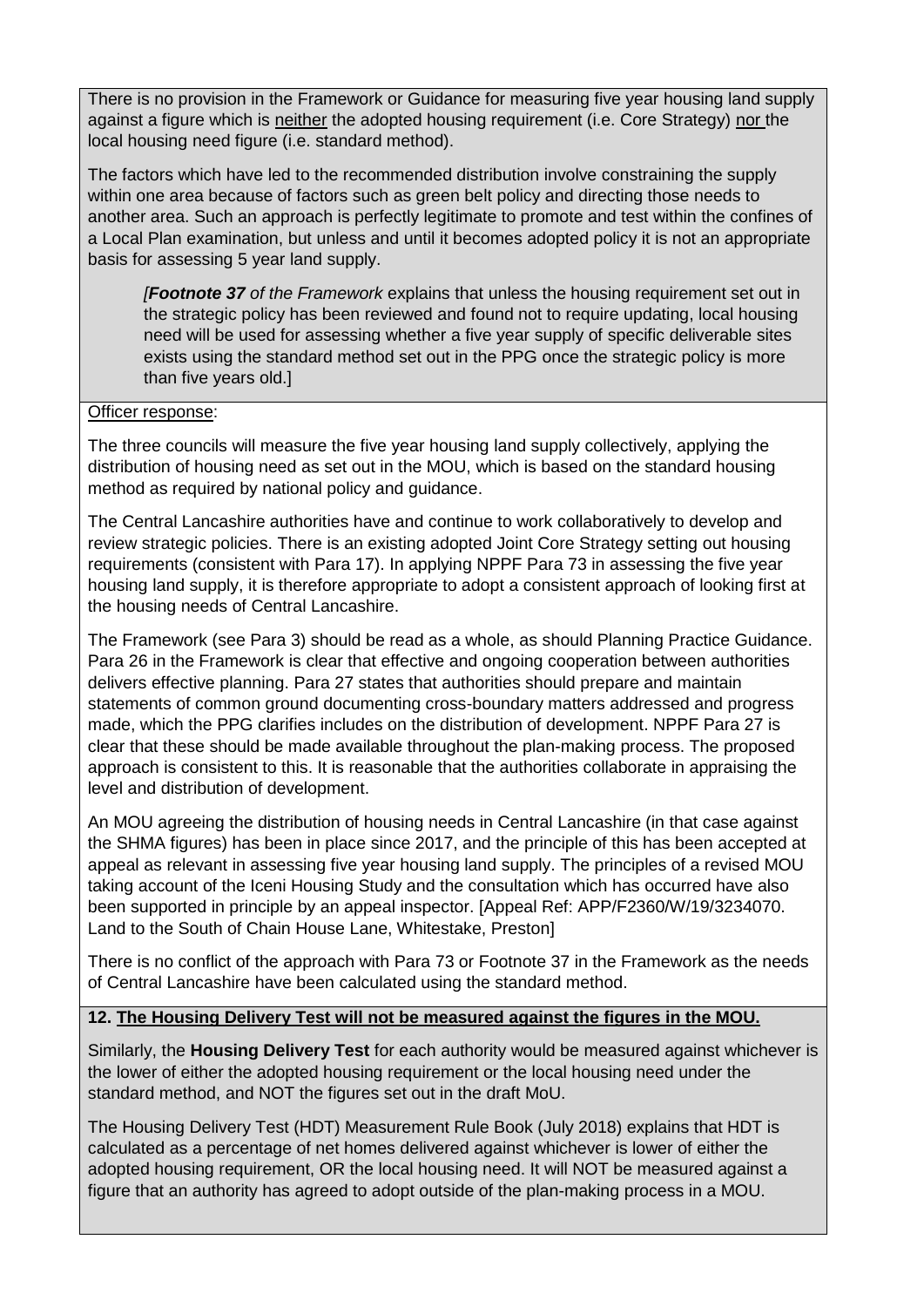### Officer response:

The three councils will measure the five year housing land supply collectively, applying the distribution of housing need as set out in the MOU, which is based on the standard housing method as required by national policy and guidance.

It is the view of the three LPAs that for the purposes of the HDT, Central Lancashire delivery should be considered as one area.

**Theme: Failure to establish a true housing "requirement". There is a lack of robust evidence to justify the overall housing need for Central Lancashire, or to justify the redistribution to/from each individual district. The Local housing need figure should be a "policy off" figure for each Council – not a "policy on" figure (a local housing need figure must be derived without the application of any additional exercise of policy). The assumption that Central Lancashire still operates as a single HMA also needs to be revisited.**

**13. Failure to establish a true housing "requirement": The MOU relies on an un-tested, unjustified and insufficiently robust evidence base (the Iceni Housing Study); the MOU would therefore only be a partial review of housing need in the area, and does not establish a housing "requirement".**

The MOU would only be a partial review of housing need in the area.

The standard method identifies a minimum annual "housing need" figure, it does not produce a housing "requirement". The housing need / distribution set out in the MOU is therefore unlawful.

The Iceni Housing Study / Evidence base is not robust enough to underpin the MOU.

It is inadequate to provide a robust evidence base from which to test overall housing requirement scenarios and distribution.

The MOU has only considered the Government's standard method for assessing housing need, and not whether this should be increased to consider for example City Deal, infrastructure improvements or the economic growth set out in the SHMA.

The MOU cannot be adopted until this is done.

# Officer response:

The proposed MOU will provide an interim assessment of housing needs which the authorities acknowledge will need to be reviewed as plan-making progresses, including to take account of new/updated evidence.

The NPPF in Para 73 and Footnote 37, together with the Housing Supply and Delivery PPG, is clear that for development management purposes that where adopted strategic policies are more than five years' old (and have not been reviewed and found not to require updating), which is the case in Central Lancashire, that the five year housing land supply should be assessed against the local housing need using the standard method.

It is for the plan-making process, as it progresses, in due course to consider/ test alternative housing requirement scenarios; and to assess whether a housing requirement in the new Local Plan should be above/ below the standard method. In bringing together evidence through the plan-making process, the authorities recognise that they will need to further consider whether high housing provision should be made to support the economy, infrastructure delivery or affordable housing.

The proposed distribution is considered to take account of a range of factors including population, workforce and jobs distribution and strategic constraints including Green Belt. It is considered to be based on a reasonable set of criteria, and this has been supported in the recent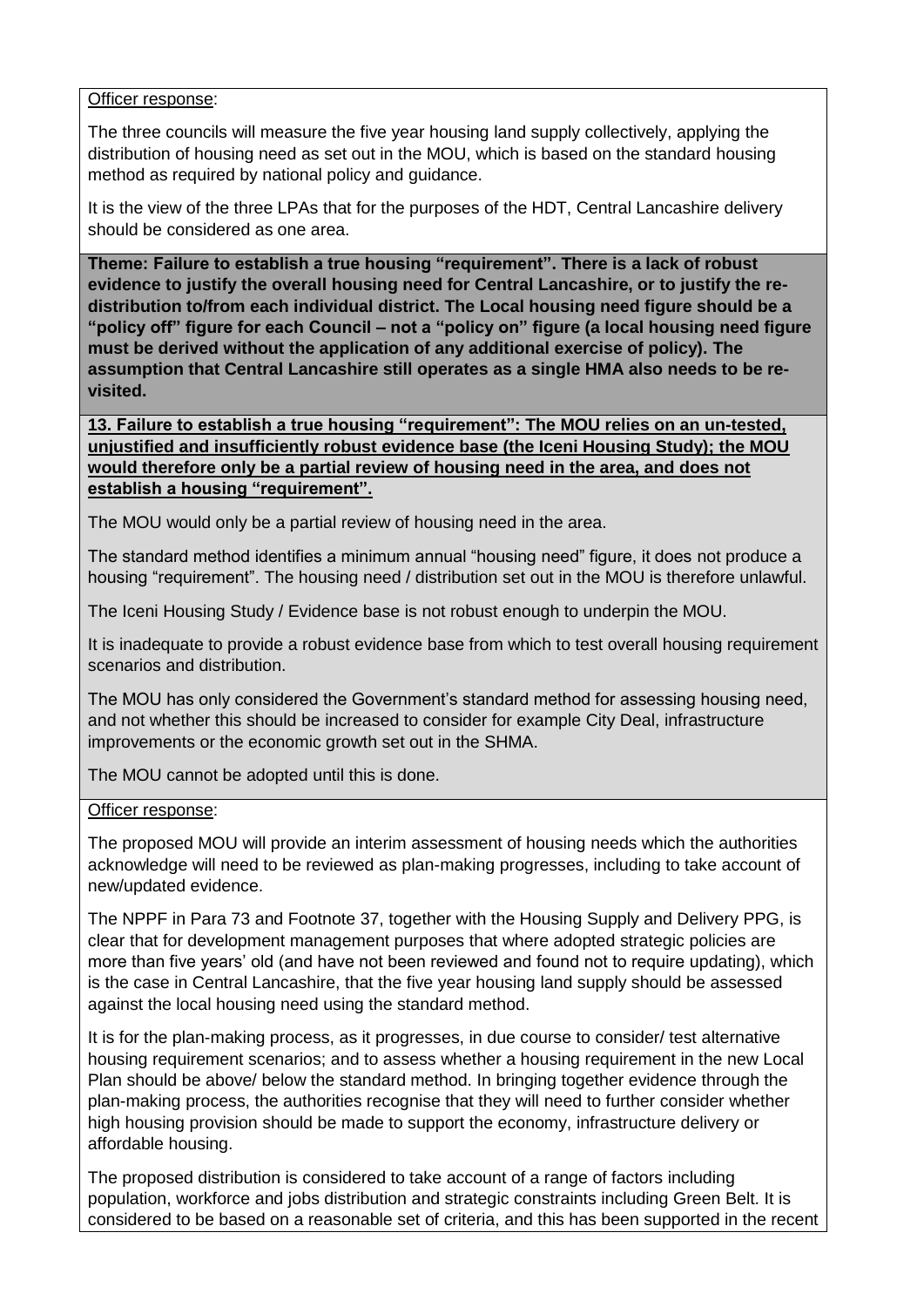Land at South of Chain House Lane, Whitestake appeal decision. [Appeal Ref: APP/F2360/W/19/3234070. Land to the South of Chain House Lane, Whitestake, Preston]

**14. The Local housing need figure should be a "policy off" figure for each Council – not a "policy on" figure which has incorrectly considered policy constraints when assessing housing need (a local housing need figure must be derived without the application of any additional exercise of policy).**

It is only once the full housing need has been established, that policy constraints such as Green belt should be applied to assess the capacity of each of the three boroughs.

The determination of housing need should not assess land availability, as this is a separate consideration as confirmed in the PPG (para 2a-001-20190220).

In determining the housing need it is not appropriate to consider the land availability.

A local housing need figure must be derived without the application of any additional exercise of policy, such as reducing it in order to take account of constraints such as Green Belt, since the assessment of a "policy on" scenario is the task of the Local Plan examination and not the individual Council or decision maker. The correct approach, where the adopted housing requirement is more than five years old and has not been reviewed and found not to require updating, is to use the "policy off" standard method figure for each Council area and not another figure which is derived from the type of policy judgments which underpin the recommendations of the Iceni study.

The study does not refer to / take into consideration transport infrastructure / studies; nor does it take into consideration safeguarded land; nor does it identify where new homes will be built, or which are the best areas to be developed.

Paras 4.23 to 4.42 outline the approach taken to the consideration of significant development constraints and current urban capacity upon the distribution of housing need. However, it is not appropriate for the urban capacity to be calculated without considering significant constraints such as Flood Zone 3. The urban capacity therefore cannot be relied upon as a basis for the distribution of the housing requirement.

Sites within the current urban capacity i.e. brownfield sites are notoriously difficult to develop and are often significantly constrained. The report therefore fails to acknowledge that urban capacity can only provide one part of the overall supply. It is therefore not a sound approach to place too much reliance on the existing urban capacity. Rather, it is necessary to consider other sources of supply, such as greenfield and Green Belt sites. The Report fails to provide justification as to why Green Belt release has not been considered to ensure that a sufficient level of housing delivery across Central Lancashire is secured.

The urban capacity of the settlements, presence of constraints or historic planning strategies do not have a bearing on assessing the housing needs to be met in the context of a reviewed Plan. Rather, the inclusion clouds the judgement of meeting the need for housing as close as possible to where it is needed. (When inappropriate variables are removed from Table 4.12 of the Iceni report, the results are very different).

Table 4.12 should be revised to include weighting to each indicator. This would provide a more accurate reflection of housing distribution. Each indicator is relevant, however should be given proportionate weight according to its significance in determining the housing requirement distribution.

Given the national affordable housing crisis, the greatest weight should be attributed to affordable housing provision. Significant weight should also be attributed to the local housing need prior to re-distribution and the distributions of the population and workforce. The distribution should also acknowledge the importance of the location of past completions.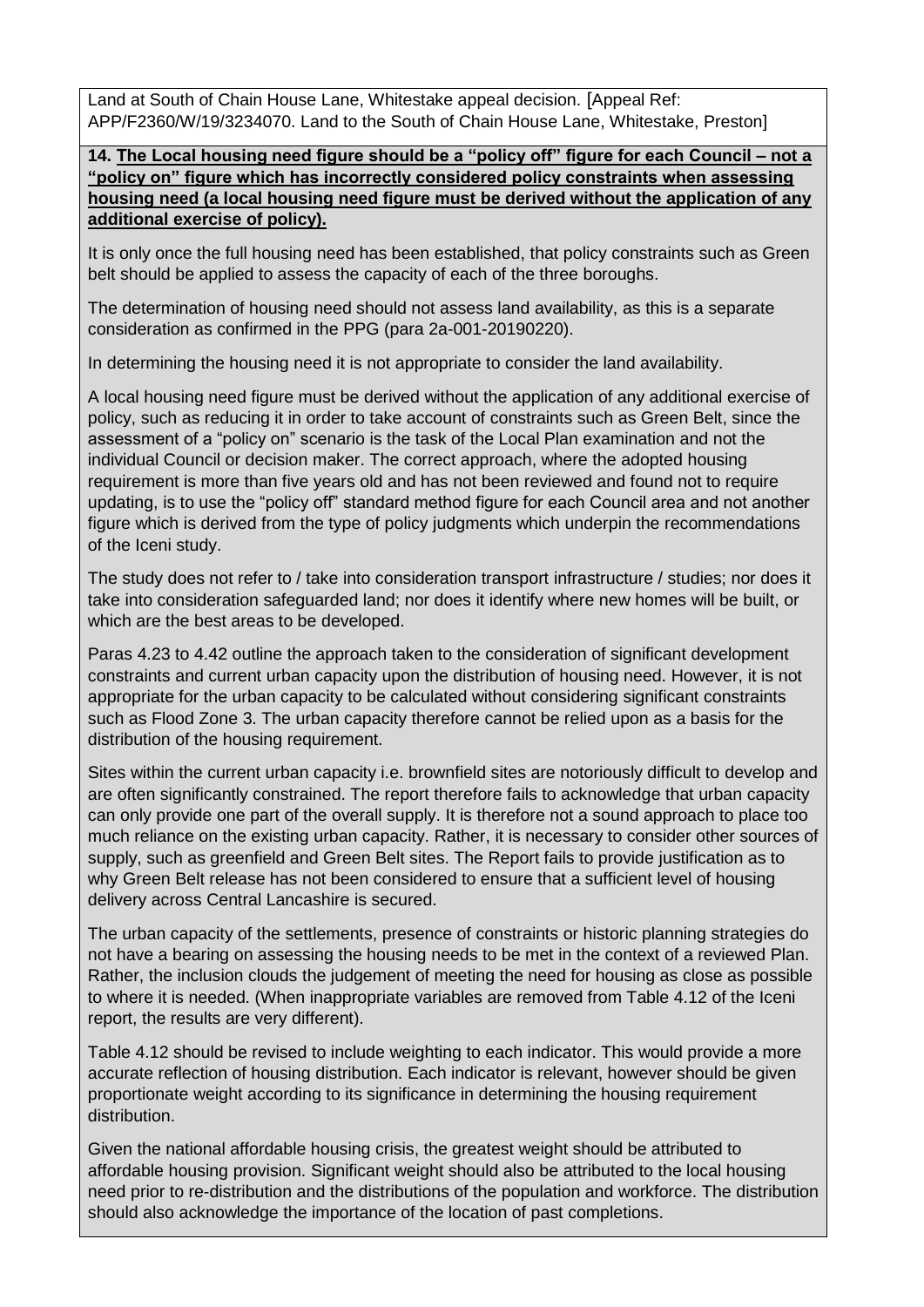### Officer response:

The authorities are working collaboratively to plan for the development needs of Central Lancashire. The local housing need has been assessed as 1,026 dpa across Central Lancashire, using the standard method. This is not a policy-on figure and takes no account of policy constraints/capacity.

National policies and guidance are clear that the distribution of the housing needs of Central Lancashire within the area are matters for the authorities to consider through the Duty to Cooperate, as took place in the development of the existing Core Strategy. As explained, the NPPF and PPG expect this to be set out in a Statement of Common Ground.

Para 2a-013 in the PPG confirms that where plans cover more than one area, as here, the area's local housing need is the sum of the need for each LPA, and it will be for the authorities to distribute this. Collectively the authorities are meeting Central Lancashire's housing need in full consistent with national policy.

The Iceni Study has brought together a range of considerations including the distribution of population, workforce and jobs, and strategic constraints in recommending a distribution of homes. This does not represent the application of policy constraints to the area's housing need and has been considered after the area's (i.e. Central Lancashire) housing need has been assessed.

The Councils do not accept that the base standard method figures for individual authorities necessarily provide an appropriate distribution of development, as they are influenced by historical demographic growth which has been influenced by historical planning policies, infrastructure constraints and housing delivery; which is not a fair reflection of relative need or sustainable distribution of development looking forwards.

As preparation of the new Local Plan progresses, further assessment of land availability including locations for development, safeguarded land, urban capacity and other sources of supply will progress; and alongside other evidence including transport studies and assessments may influence both the scale and distribution of housing development in the forthcoming Local Plan. These issues will thus continue to be considered as the preparation of the Local Plan progresses with further opportunities for consultees to input and comment.

# **15. The "assumption" in the Housing Study that Central Lancashire is still a single Housing Market Area (HMA) needs to be questioned / re-visited.**

The evidence within the Iceni report (including Table 3) raises questions as to whether the assumption about the area being a single housing market area (HMA) is correct. This needs to be re-visited. The data shows that Preston sits away from the other two local authorities and the relationship in respect of house prices between Preston and Chorley/South Ribble is actually relatively weak. The study should have reviewed the HMA in the first instance. The SHMA set out the methodology for defining its HMA, but as this was undertaken in 2017, it is now considerably out of date particularly in light of the changes to national planning policy and guidance. A review of the HMA is essential. A distribution based largely on the availability of housing land does not accurately and robustly reflect the need for housing across the three areas.

The assumption does not reflect how the Central Lancashire market operates, as shown in the review of the house price and migration data, and affordability ratios (e.g. the market and affordable housing needs in Chorley, including specific groups, are not met). Chorley's affordable housing need should be met in Chorley and redistributing it to Preston will not meet that need.

Further evidence will need to demonstrate the consideration given to house price differentials/data, migration flows, affordability, travel to work relationships, and existing and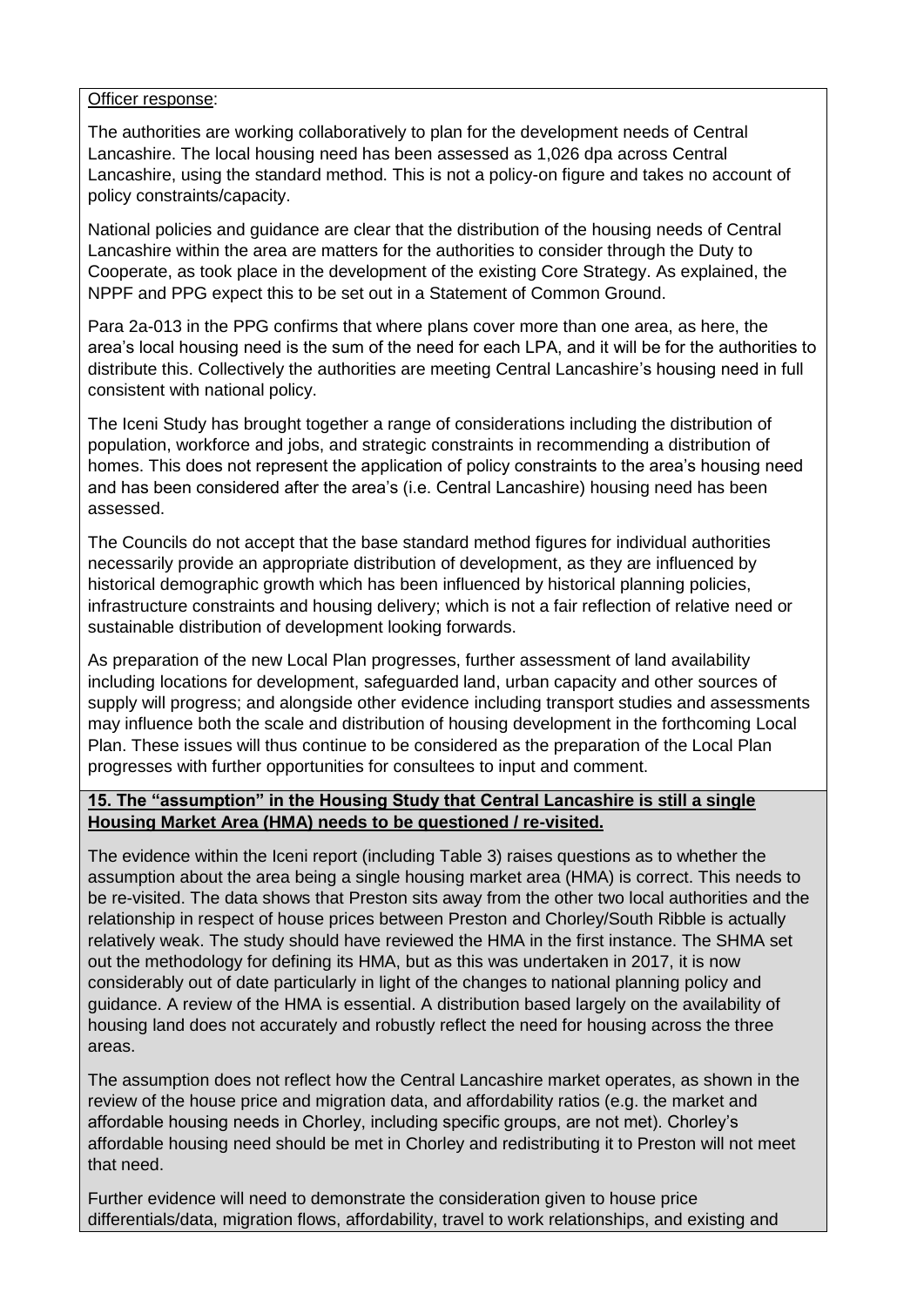planned infrastructure pressures. This evidence should also highlight the importance of retaining an appreciation of locally-based needs which should take into account more qualitative factors, such as school catchment areas and the desires of people to remain close to families.

The SHMA was only published in 2017. If this is considered up to date enough to rely on in terms of establishing the HMA, then the SHMA should also be considered up to date enough in terms of the housing requirement / distribution that it identified (but the MOU proposes a requirement / distribution far below those set out in the SHMA).

There is a clear correlation between the distribution of the workforce and the distribution of the population. These indicators (as shown in Tables 4.1 and 4.2 of the Iceni report) are fundamental to assessing where new homes are required – as they provide a clear picture of where the bulk of the population, and the workforce are located.

# Officer response:

There has been no change in Planning Practice Guidance regarding how housing market areas are defined between the publication of the SHMA in 2017 and now (early 2020). The evidence base supporting the identification of the Central Lancashire HMA is set out in Section 2 of the SHMA.

The SHMA considered national and regional research on housing market geographies, both of which supported the identification of a Central Lancashire housing market. It considered housing price dynamics, migration and travel to work patterns finding that triangulation of the sources strongly supports placing Chorley, Preston and South Ribble within a common and unique Housing Market Area. Besides house prices, much of the detailed core local data considered in that report remains the most recent available.

Preston's urban area and the main urban areas in South Ribble (including Penwortham and Bamber Bridge) are in close proximity to one another, and there is clear and strong migration and commuting relationships between the three authorities. Average house price differentials are influenced by the mix of homes sold, which varies by area, and by urban/ rural distinctions. Prices by type across the three areas are relatively similar, as for instance Tables 5.1 and 5.2 in the Iceni Study show.

In contrast to the approach to defining housing markets, the PPG has revised the approach to be used in assessing local housing need through the introduction of the standard method. This constitutes a new and revised approach to calculating the overall need for housing. The 2017 SHMA does not therefore provide an appropriate basis for quantifying Central Lancashire's objectively assessed need for housing and the OAN figures in the 2017 SHMA are therefore outof-date.

**Theme: The proposed housing distribution is imbalanced and unjustified. The identified housing need is too low & needs increasing - for Central Lancashire as a whole, and for the individual districts (Chorley in particular). Consideration should be given to growth strategies and strategic infrastructure projects such as the City Deal, etc. A lower figure will stifle sustainable economic growth and does not align with the growth ambitions. It will also render Core Strategy Policies 1 and 4 out of date.**

# **16. The proposed housing distribution is imbalanced and unjustified.**

The rationale as to why the precise proportions have been attributed to each authority is not clear. There is a lack of weight given to some key factors, such as the delivery of affordable housing, which are currently underpinning the national housing crisis and there is no robust evidence to support the proposed distribution.

It is not clear from the evidence provided why the precise proportions that have been proposed are as they are. It is not clear for example why greater consideration should be given to the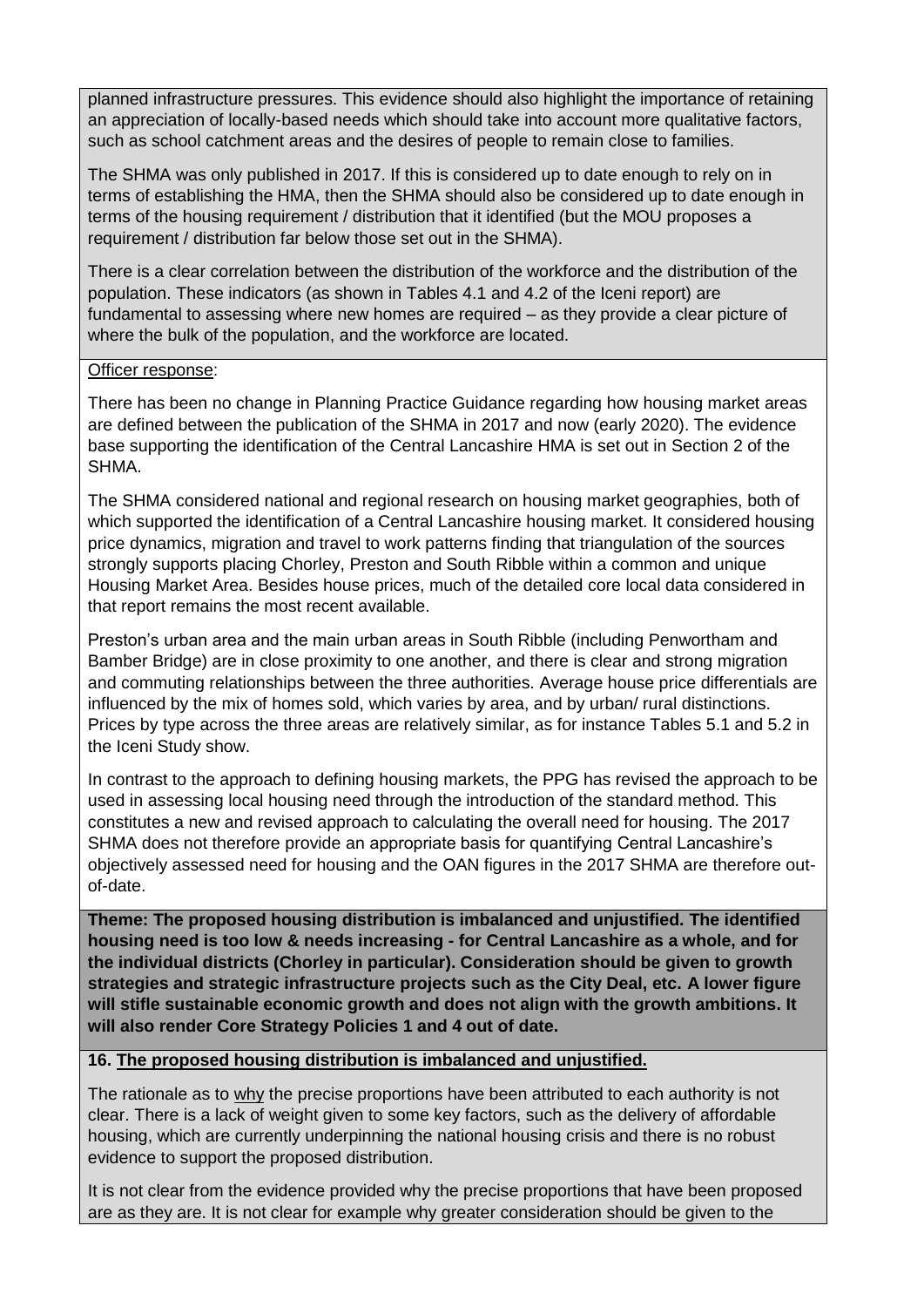existing spatial strategy, the urban capacity or land not subject to national constraints over the evidence in relation to the local housing need identified for each authority or to the level of historic completions.

It is unclear why the Councils have not chosen to pursue a housing requirement more reflective of the delivery levels that they are capable of achieving, and to align with the regional growth strategies for the area and national commitment to delivering housing across England.

# Officer response:

The approach adopted to the distribution has sought to balance a range of factors as set out in Para 4.45 of the Iceni Report. This takes account of factors considered relevant and justified by national planning policies in the NPPF. Paragraphs 4.46 – 4.49 set out the rationale for the proportion attributed to individual authorities.

The conclusions on the recommended distribution of housing within Central Lancashire for the purposes of the MOU have taken account of the distribution of jobs, population, and workforce and the relative affordability of the three areas are considered to support in particular sustainable patterns of development at the scale at which the issue is being considered. Nominal urban capacity and land subject to national constraints have also informed the distribution recommended in the Iceni Report.

Past delivery levels have been influenced by land availability and infrastructure constraints which have affected the level and pace/phasing of development in different areas, with for instance delivery of Buckshaw Village in particular leading to significant development in Chorley. This is clear in comparing the distribution of development over the 2009-14 period which fed into the standard method (Iceni Report Table 4.5), and clearly influences the distribution of need shown therein between the three authorities, as against the more recent distribution of development (Iceni Table 4.6). There is no clear planning reason as to why the appropriate distribution moving forwards should necessarily closely mirror development trends between 2009-14.

Further consideration of sustainable patterns and the distribution of development will be undertaken as the preparation of the local plan progresses, taking account of further evidence.

# **17. The overall housing need figure for Central Lancashire is too low and is contrary to the Core Strategy and national policy. The housing needs are greater than the standard method indicates (consideration should be given to growth strategies and strategic infrastructure projects such as the City Deal, etc.), and this is contrary to the Government's ambitions of boosting the supply of housing.**

The MoU is seeking to re-distribute development contrary to that set out within the Core Strategy. A reduction in overall housing requirement across Central Lancashire (when compared to the Core Strategy requirement) does not align with a wider commitment to growth in the region and is contrary to national policy. The standard method for assessing local housing need only provides a minimum starting point in determining the number of homes needed in an area.

Utilising the standard method calculation, Chorley has the highest housing requirement (579dpa), followed by Preston (241dpa) and South Ribble (206dpa). It must therefore be questioned how it can be a justified approach to inverse the ranking for Chorley– awarding the authority the lowest housing requirement under the proposed distribution.

The standard method for assessing local housing need provides a minimum starting point in determining the number of homes needed in an area. It does not attempt to predict the impact that future government policies, changing economic circumstances or other factors might have on demographic behavior. Therefore, there will be circumstances where it is appropriate to consider whether actual housing need is higher than the standard method indicates. This will need to be assessed prior to, and separate from, considering how much of the overall need can be accommodated (and then translated into a housing requirement figure for the strategic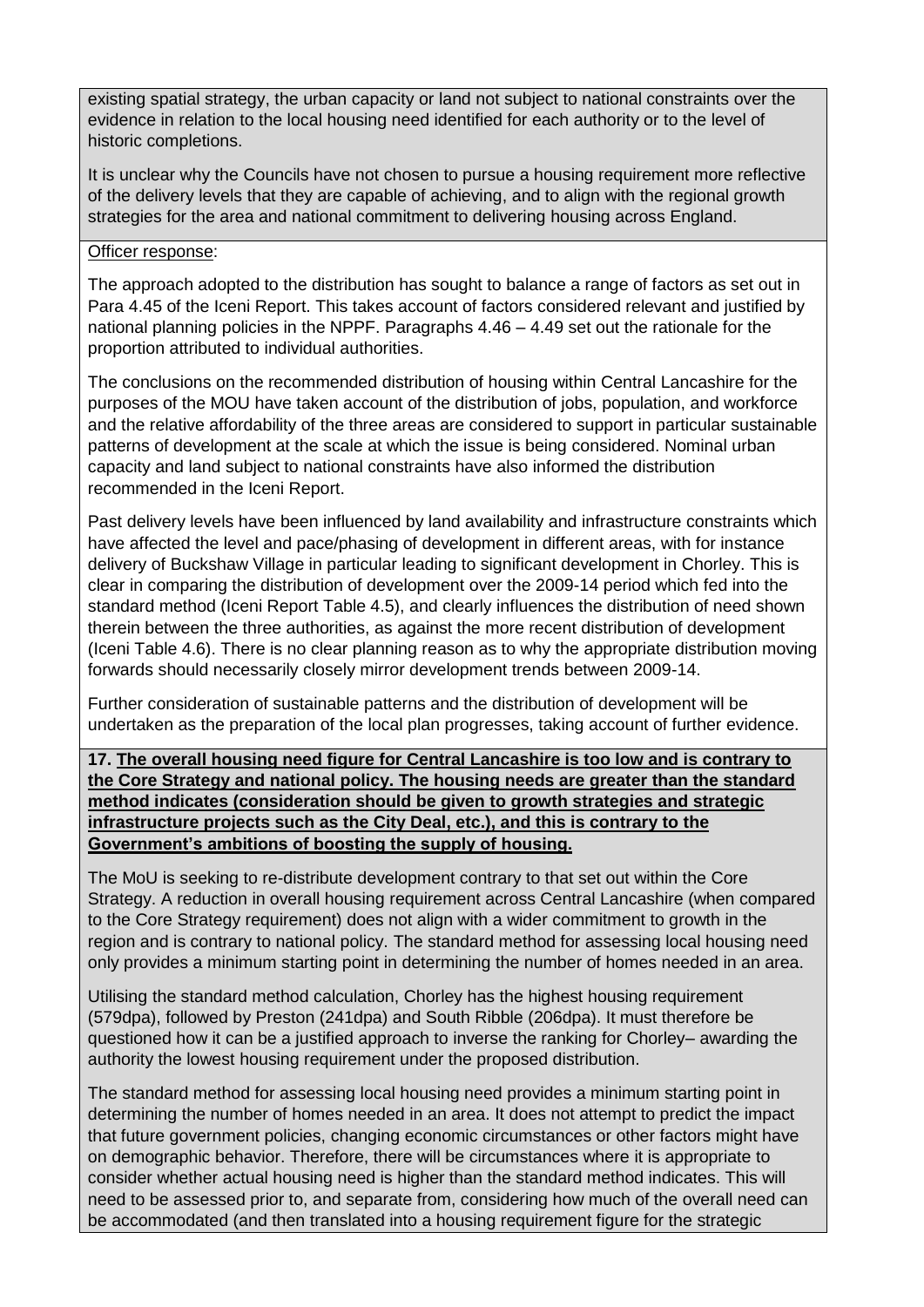policies in the plan). Circumstances where this may be appropriate include, but are not limited to situations where increases in housing need are likely to exceed past trends because of:

- growth strategies for the area that are likely to be deliverable, for example where funding is in place to promote and facilitate additional growth (e.g. Housing Deals);

- strategic infrastructure improvements that are likely to drive an increase in the homes needed locally; or

- an authority agreeing to take on unmet need from neighbouring authorities, as set out in a statement of common ground;

There may, occasionally, also be situations where previous levels of housing delivery in an area, or previous assessments of need (such as a recently produced Strategic Housing Market Assessment) are significantly greater than the outcome from the standard method. Authorities will need to take this into account when considering whether it is appropriate to plan for a higher level of need than the standard model suggests.

Firstly, there is a growth strategy for the area where funding is in place to promote and facilitate additional growth. "City Deal" is an agreement between the Government and four local partners; Lancashire County Council, Lancashire Enterprise Partnership, Preston City Council and South Ribble Borough Council. A total of £434m new investment will lead to the expansion and improvement of the transport infrastructure in Preston and South Ribble at an unprecedented rate, enabling a forecast 20,000 new jobs and 17,420 new homes to be created over a 10 year period. The 17,420 dwellings over a 10 year period in South Ribble and Preston is significantly higher than the standard method and the draft MoU propose. Within this context, it is surprising that there is no reference to the City Deal in the draft Iceni report.

Secondly and linked to the City Deal there are several strategic roads and other infrastructure improvements, which are being delivered in the area that will drive an increase in the number of homes needed.

Thirdly, it is not known at this stage whether any unmet need from neighbouring authorities could be delivered in Central Lancashire. The draft Iceni report makes no reference to this having been considered.

Finally, there is a recent SHMA in Central Lancashire, which was only published two years ago and considers that the housing needs in the area are significantly greater than the outcome of the standard method. This is due in part to the economic growth in Chorley and South Ribble, which has not been considered in the draft Iceni report.

The local housing need figure shows a reduction from the Core Strategy of 1,341 to 1,026 (a 24% reduction). This is not contributing to the Government's aim of 'boosting the supply of housing', in fact it is planning for significantly less housing and is contrary to the Government's ambitions.

### Officer response:

The Core Strategy housing requirement figures set out in Core Strategy Policy 4 are out-of-date. They were based on the now revoked Regional Spatial Strategy for the North West (the RS). This was based on evidence of housing needs which was prepared in 2003, prior to the RS adoption in 2008. It does not provide a reliable basis against which to assess current or future housing needs.

The NPPF sets out that for plan-making, the strategic policies should be informed by a local housing need assessment conducted using the method in the PPG (NPPF Para 60); whilst Para 73 states that where the housing requirement in adopted strategic policies (i.e. in the Core Strategy) is more than 5 years old, five year housing land supply should be assessed against the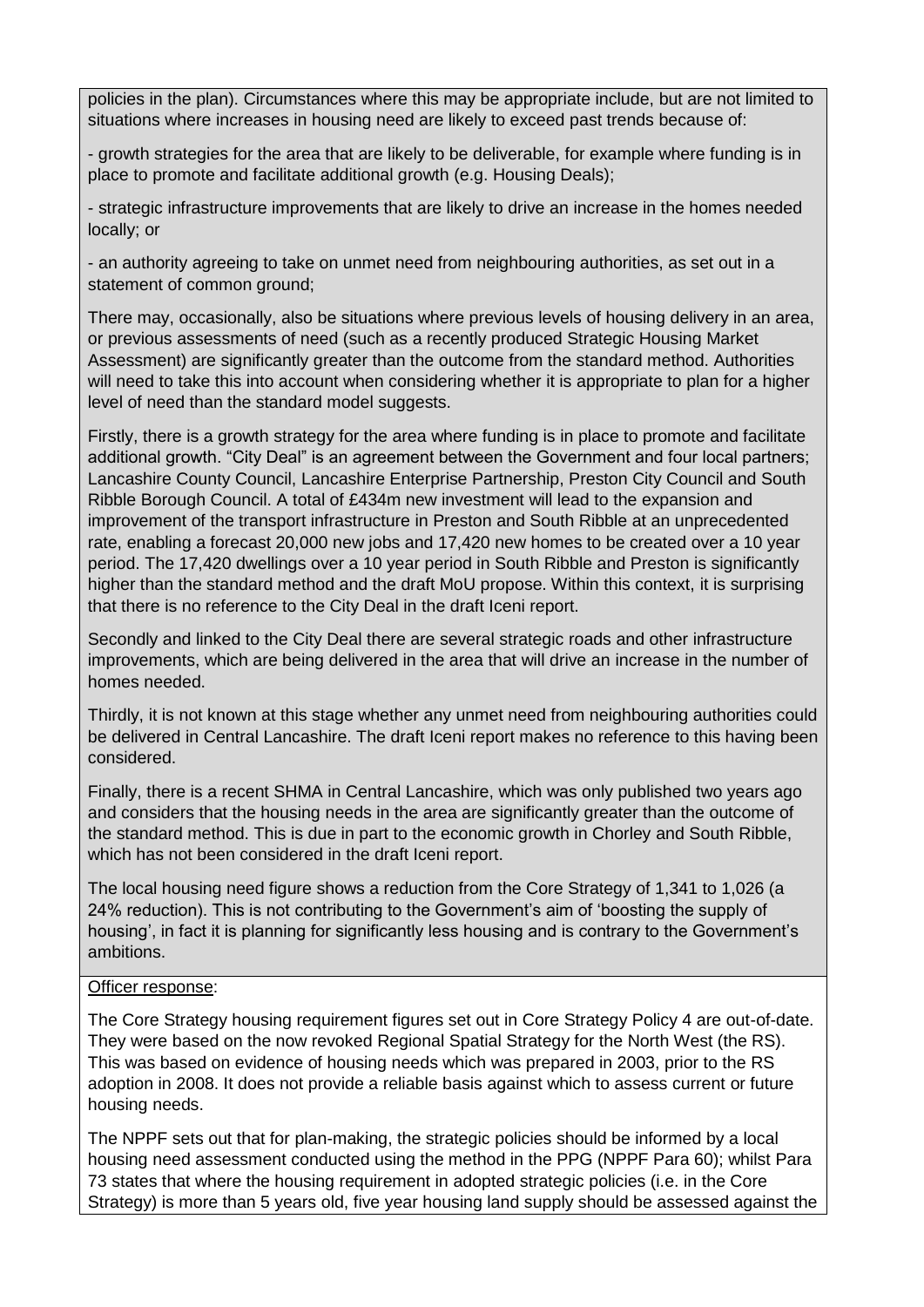local housing need.

The NPPF and PPG have been revised to replace the methodology for assessing an 'objectively assessed housing need' in the 2012 NPPF and associated 2014 PPG with the standard methodology, addressing Government's objectives of creating a simpler, quicker and more transparent means of identifying housing needs. This renders the assessment of OAN (i.e. the specific OAN figures) within the 2017 SHMA out-of-date and inconsistent with current national policy/guidance.

The PPG does set out circumstances in Para 2a-010 in which it might be appropriate to plan for higher levels of housing provision than the minimum figures generated by the standard method. These are however considerations for the plan-making process, not decision-making. For decision making, the PPG on Housing Supply and Delivery is clear that five year housing land supply should be assessed against the standard method. The authorities propose to do this, and the proposed housing requirement figures in the MOU are based on distributing the local housing need derived from the standard method.

As the plan-making process progresses, the authorities recognise that they will need to take account of future data releases and evidence, and engagement on what level of housing provision should be planned for in Central Lancashire. The outcomes of this may in time require the level or distribution of housing provision to be updated either through the revision of the MOU or the preparation of the new Local Plan.

Issues of unmet need from other authorities are also considerations which may need to be taken into account as the preparation of the new Local Plan progresses but are not relevant to the calculation of five year land supply for development management purposes. The Councils will continue to engage actively in discussions with authorities in neighbouring areas as appropriate through the plan-making process.

The standard method figures for individual authorities have been significantly influenced by the distribution of development over the 2009-14 period which influenced migration and demographic growth in the 2014-based Household Projections. This is clear from the analysis of housing completions in Section 4 of the Iceni Study. Planning on the basis of these figures would perpetuate the distribution of development seen over this five year period in which there were particular constraints to development in Preston and South Ribble which funding for major strategic infrastructure is now addressing. The more recent distribution of development in Central Lancashire (Iceni Table 4.6) has been notably different.

The Central Lancashire City Deal is clear that this was about accelerating the delivery of development in Preston and South Ribble which was planned for through the Central Lancashire Core Strategy. It established an Infrastructure Delivery Programme and Investment Fund to deliver the critical infrastructure required to enable the full development of significant housing and commercial development schemes. The City Deal did not suggest or indicate an acceptance of a higher level of housing need, it's focus was bringing forward delivery of the housing numbers in the Central Lancashire Core Strategy.

A review of the City Deal has been undertaken and it is clear that this has been a success in increasing the rate of housebuilding in Preston and South Ribble, through delivering the earlier provision of infrastructure to enable development, providing certainty and increasing market confidence. However, the cost of providing the significant infrastructure required have increased and it will be necessary to both extend the City Deal period and consider ambitious housing targets in order to ensure this infrastructure is fully funded.

Consideration of whether it is appropriate to plan for higher housing figures, or provide additional supply to facilitate delivery above minimum requirement figures (subject to market demand) are issues for the new Local Plan to consider, and are not considered relevant to the MOU and the assessment of five year housing land supply in advance of the adoption of a new plan.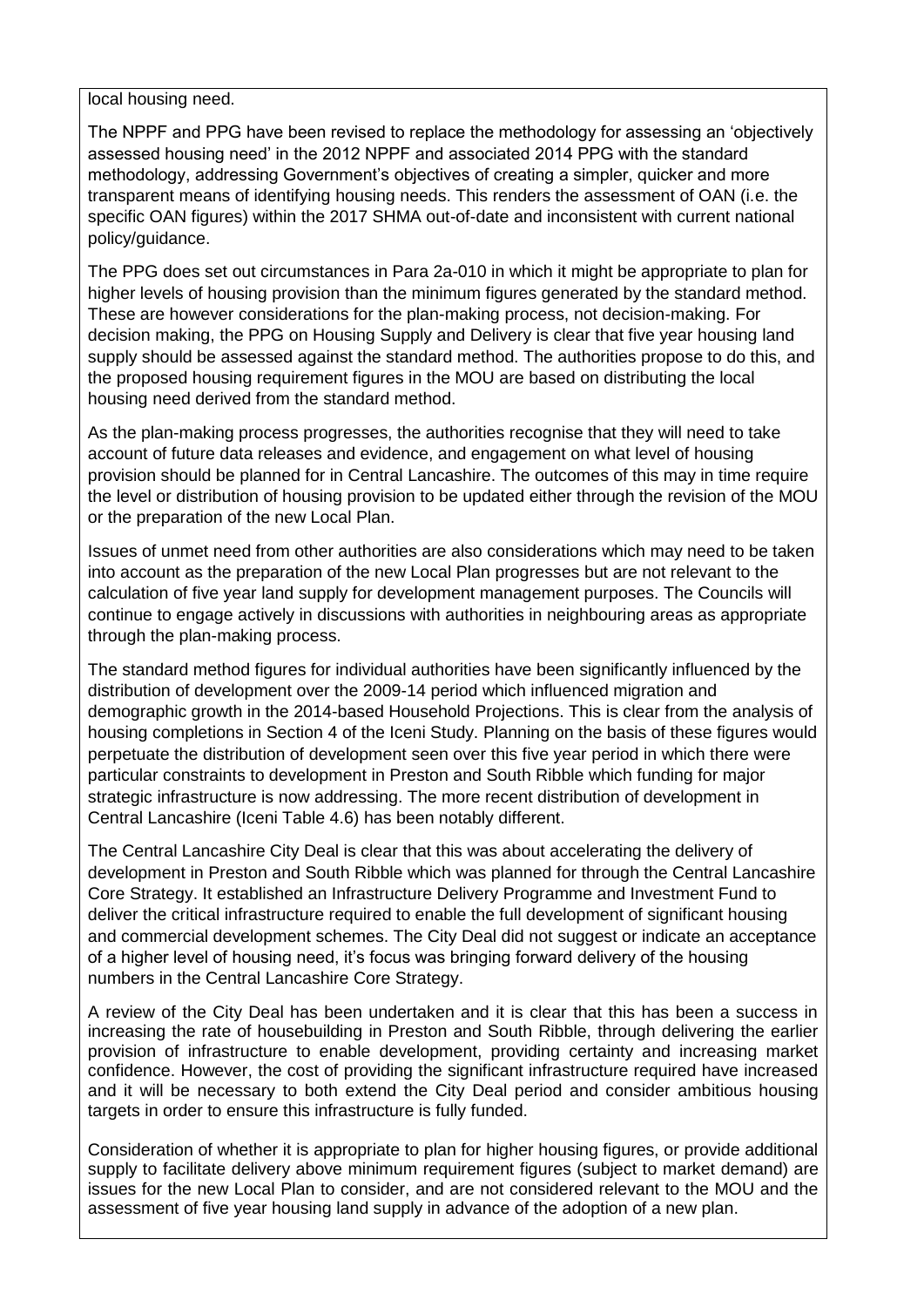**18. A lower figure than the Core Strategy will stifle sustainable economic growth and does not align with the growth ambitions of the LEP and the City Deal & other strategic infrastructure projects, etc.**

There should be some alignment between the ambitions of the LEP to increase the number of jobs and the level of housing growth set out in the Housing Study, and the infrastructure as part of the City Deal.

Without this alignment, a housing figure less than the current Core Strategy figure is likely to stifle future growth, rather than support it. To accept a housing requirement below that which was previously adopted, seems illogical and at odds with Central Lancashire's aspirations to be a driver of sustainable economic growth for the region.

# Officer response:

The Government has removed the requirement to align evidence and strategies for homes and jobs, recognising that forecasting future economic performance was one of the most complex and disputed elements of determining an area's OAN. Following the approach outlined in the NPPF and PPG, it is not relevant to five year housing land supply calculations in advance of the adoption of a new local plan.

The City Deal is not part of the Development Plan; rather it assists in supporting investment into infrastructure delivery programme for Preston, South Ribble and Lancashire. It is not embodied in policy, is not identified in the NPPF or Guidance as a consideration in assessing five year land supply in advance of the Local Plan adoption. The City Deal has undergone a mid-term review and the outcome of that will be considered through the new Local Plan.

The alignment of other evidence and strategies for housing and employment will also be considered through the plan-making process as further evidence is prepared. The LEP is for instance in the process of preparing a new Local Industrial Strategy, a Greater Lancashire Plan is to be prepared, and the authorities will take account of further evidence through the planmaking process as it progresses.

**19. The re-distribution figures for the districts (Chorley in particular) is too low and is contrary to both the Core Strategy AND the minimum number required (Chorley in particular) using the Standard Method. The housing needs are greater in the districts than the standard method indicates.**

The housing numbers for each district as a result of the proposed re-distribution in the MOU, are not the same as the minimum housing need set out in the standard method.

In particular, the figure for Chorley is significantly BELOW the minimum needed if using the standard method.

# Officer response:

Central Lancashire has an adopted Joint Core Strategy covering the Central Lancashire area, and is in the process of preparing a new Local Plan for the area. PPG 2a-013 is clear that where local housing needs assessment cover more than one area, in particular where strategic policies are being produced jointly – as is the case in Central Lancashire – the housing need for the defined area should be at least the sum of the local housing need for each LPA within the area, and it will be for the relevant strategic policy-making authority to distribute the total housing requirement which is then arrived at across the plan area. The PPG is clear that such a distribution should be agreed through the Duty to Cooperate and set out in a Statement of Common Ground, which is what the authorities are proposing.

The proposed housing distribution meets Central Lancashire's housing needs as assessed using the standard method for Central Lancashire as a whole and is considered to be consistent with national policy. There are considered to be based on the current evidence and a reasonable set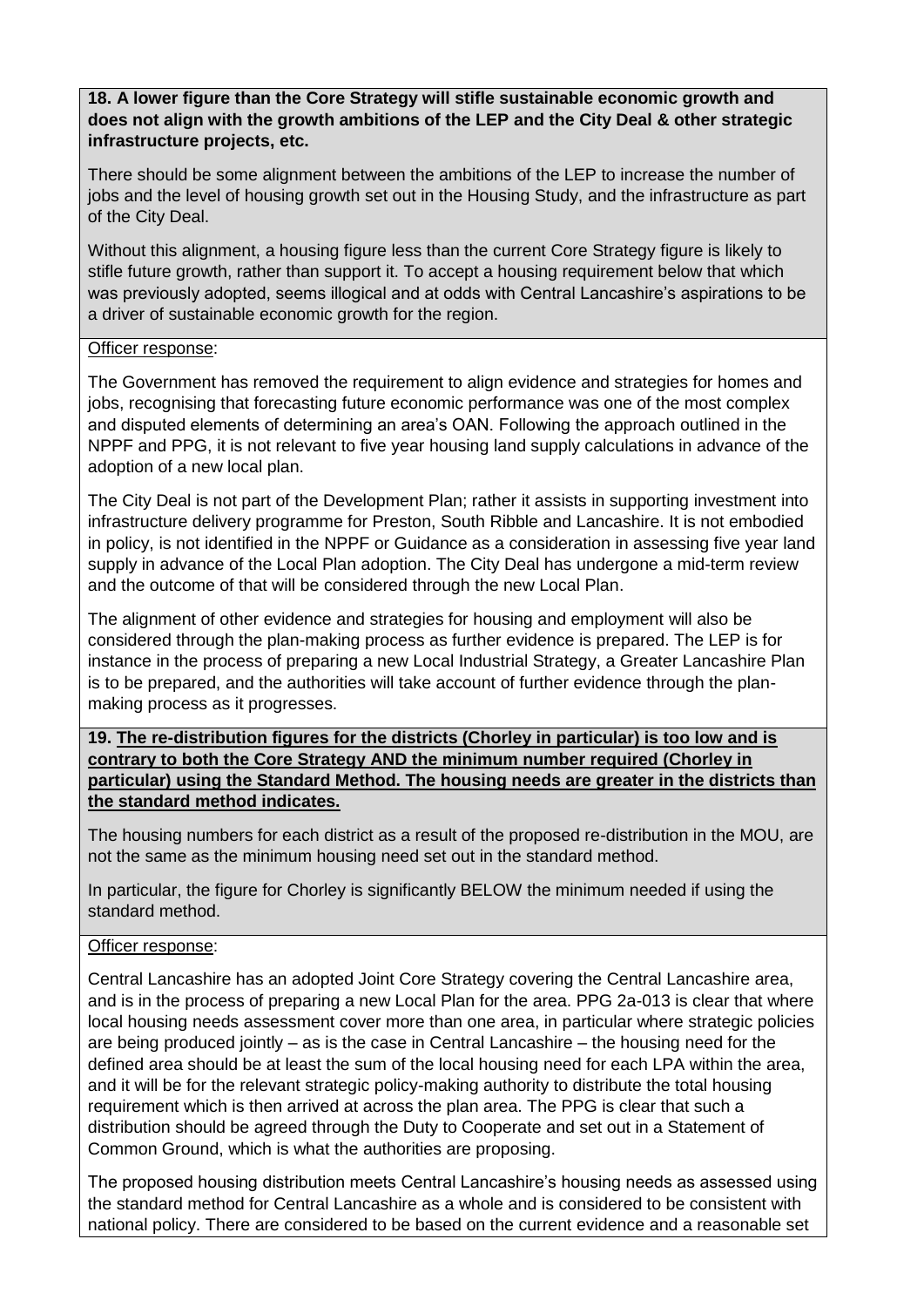# of criteria.

The standard method figures for Chorley are influenced in particular by housing provision over a five year period (2009-14) which fed into the 2014-based Household Projections, which in turn was influenced by the economic recession and delivery of the Buckshaw Village strategic site; together with infrastructure constraints which inhibited housing delivery in Preston and South Ribble. As the Iceni Study shows, the distribution of development in more recent years has differed. The authorities do not consider that the standard method distribution is an appropriate and sustainable distribution of homes which should be replicated moving forwards.

# **20. A lower figure than the Core Strategy will render Policies 1 and 4 out of date, which will engage the tilted balance in favour of sustainable development for decision taking.**

The draft MoU would render policies 1 and 4 of the Core Strategy out-of date. This means the tilted balance to the presumption in favour of sustainable development set out within paragraph 11 of the Framework would be engaged.

# Officer response:

No. The evidence shows that the Core Strategy provides a policy framework which is capable of meeting housing need in full based on the latest evidence. Whilst the housing requirement figures in Policy 4 are considered out-of-date, the authorities are able to maintain a 5 year housing land supply against the latest evidence of need consistent with the framework set out in Para 73 in the NPPF.

Furthermore, the housing requirement figures set out in the MOU for each of the authorities are below that in the Central Lancashire Core Strategy (CLCS). By implication the housing need is capable of being met and five year land supply maintained in a way which is consistent with the spatial strategy in the CLCS. Policies 1 and 4 are not therefore considered out-of-date, and the presumption in NPPF Para 11 is not considered to be engaged on this basis.

**Theme: The MOU does not adequately take into consideration key elements such as historic under-delivery; meeting un-met need from other areas; affordable housing need (especially where it is most needed, e.g. Chorley); and specialist housing such as homes for older people, etc. There is a need to concurrently bring forward alternative avenues to home ownership, and further evidence is needed in terms of the scale and geography of demand.**

# **21. The MOU does not adequately take historic under-delivery into consideration.**

There are historic under-delivery issues in Preston dating back to the old RSS period (from 2003), which has resulted in a substantial backlog. There is still a significant backlog that should be accounted for when setting the housing requirement target going forward. Whilst taking account of such shortfall is not a requirement when using the standard methodology, the suppressed household formation resulting from this under delivery will be reflected/ baked into the housing projections which inform the standard method, which is a further strong reason to support an uplift. Accordingly, it is clear that the housing need is actually considerably higher than that provided by the standard method.

# Officer response:

Historic under-delivery of housing and affects of this such as supressed household formation or constrained in-migration is captured within the affordability adjustment within the standard method as set out in the PPG (Paras 2a-006 and 2a-011) which sets out that it is therefore not a specific requirement to specifically address under delivery separately.

There is a historic under-delivery of 288 dwellings across Central Lancashire over the period from the start of the Core Strategy in 2010 to 2019. This is more than addressed in the affordability adjustment applied within the standard method (which increases the need by 125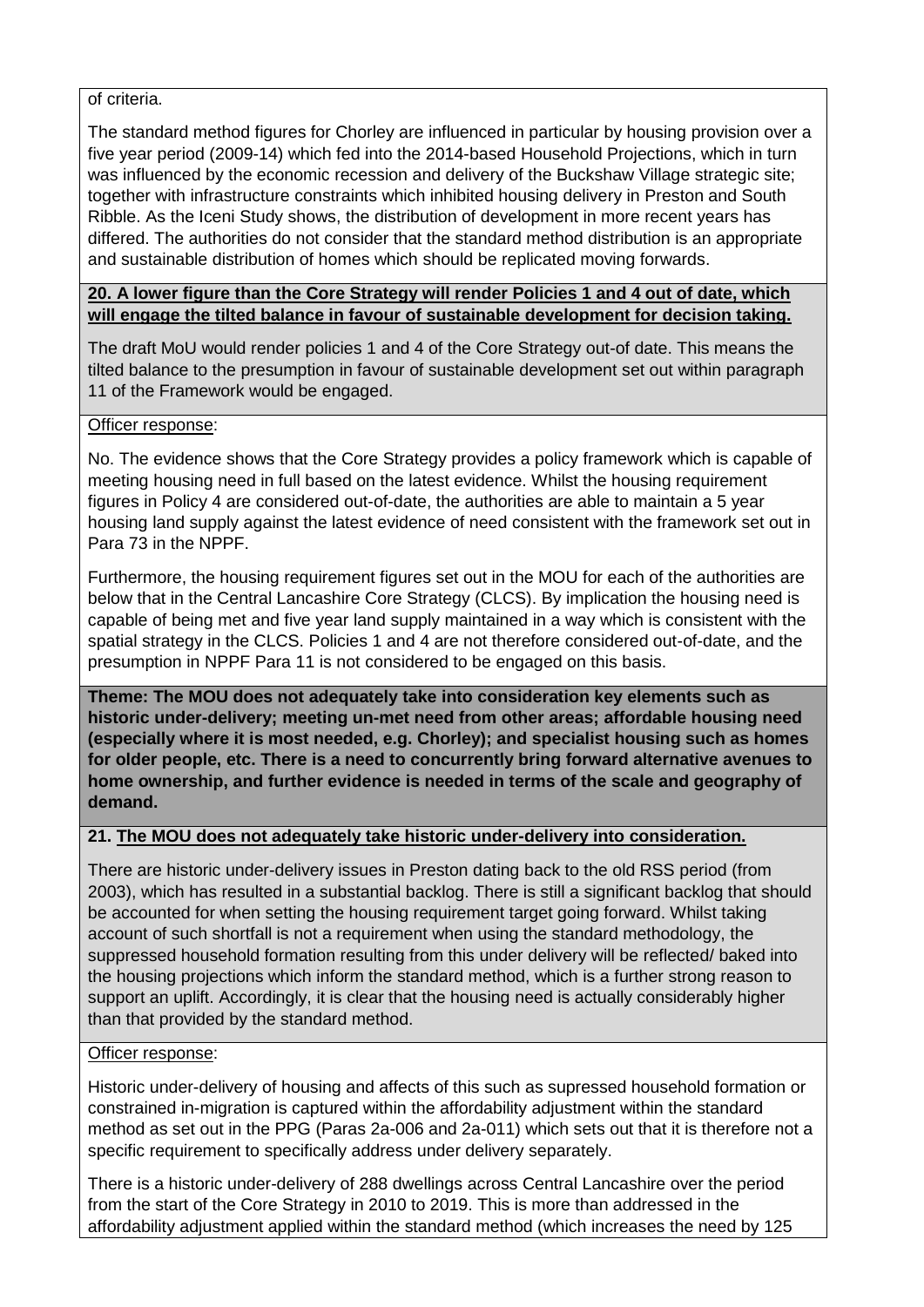dpa relative to the household projections, and equivalent for instance to 1250 dwellings over a 10 year period across Central Lancashire).

# **22. The MOU is silent on identifying and meeting unmet need.**

Central Lancashire's position on whether they will take any unmet housing need does not appear to be confirmed. It is a matter which needs to be considered and potentially taken into account when establishing the housing requirement figure for Central Lancashire.

Wyre Council, which adjoins Preston City Council to the north, has unmet housing needs that it was unable to accommodate in its own administrative boundaries. Paragraph 1.4.4 of the adopted Wyre Local Plan (February 2019) also confirms that Lancaster City Council have issues with unmet need.

# Officer response:

Issues of unmet need are issues for the plan-making process, not the calculation of five year housing land supply in advance of the adoption of a new local plan. The authorities will continue to engage as appropriate with neighbouring authorities on such issues.

Wyre sits within a different housing market area, for the Fylde Coast, with Blackpool and Fylde. It adopted a Local Plan in Feb 2019 which includes a review mechanism in Policy LPR1 which commits Wyre to an early partial review of the Plan commencing in 2019 with submission of the review for examination by early 2022 to address the shortfall against the identified OAN.

Policy LPR1 sets out that this early review will include considering updated evidence of housing need, a review of transport and highways issues, and the allocation of sites within Wyre to meet the full OAN taking this into account. The Central Lancashire authorities will continue to engage with Wyre through the Duty to Cooperate through the preparation process of the authorities' respective plans.

In respect of Lancaster, the emerging Local Plan (which is at a main modification stage) proposes a housing requirement of 522 dpa against an objectively-assessed housing need of 650-700 dpa for a 2011-34 plan period. Lancaster's local housing need as assessed using the standard method is 411 dpa, and the Council's emerging Local Plan would meet this in full. The Central Lancashire authorities will continue to engage as appropriate on issues of unmet need with Lancaster City Council as appropriate as the plan making process progresses.

The Central Lancashire authorities will also engage with other neighbouring authorities, such as those within Greater Manchester, as appropriate through the Duty to Cooperate as the plan making process progresses.

# **23. The need for affordable housing will not be met, especially where it is most needed (it will actually be redistributed away from where it is most needed, e.g. Chorley).**

Affordable housing need will not be met and will be directed away from where it is needed most (e.g. Chorley). The affordability adjustment, to take account of market signals, clearly evidences that the need for affordable housing is significant within all three authorities, with the greatest affordability concerns within Chorley. This indicator demonstrates a significant need for more affordable housing to be provided in Chorley to meet the needs of the population. Gross need for affordable housing needs to be given significant weight, as do household growth projections, when determining housing distribution. Current affordable housing delivery policy in the Core Strategy also needs to be considered when assessing whether the affordable housing need will be met where it is needed.

It is important for local planning authorities to consider the implications the standard method will have on delivering affordable housing need in full. If it becomes clear that affordable housing need will not be delivered in full then an increase to the total housing figures should be considered. The affordable housing need will not be met, particularly where it is most needed.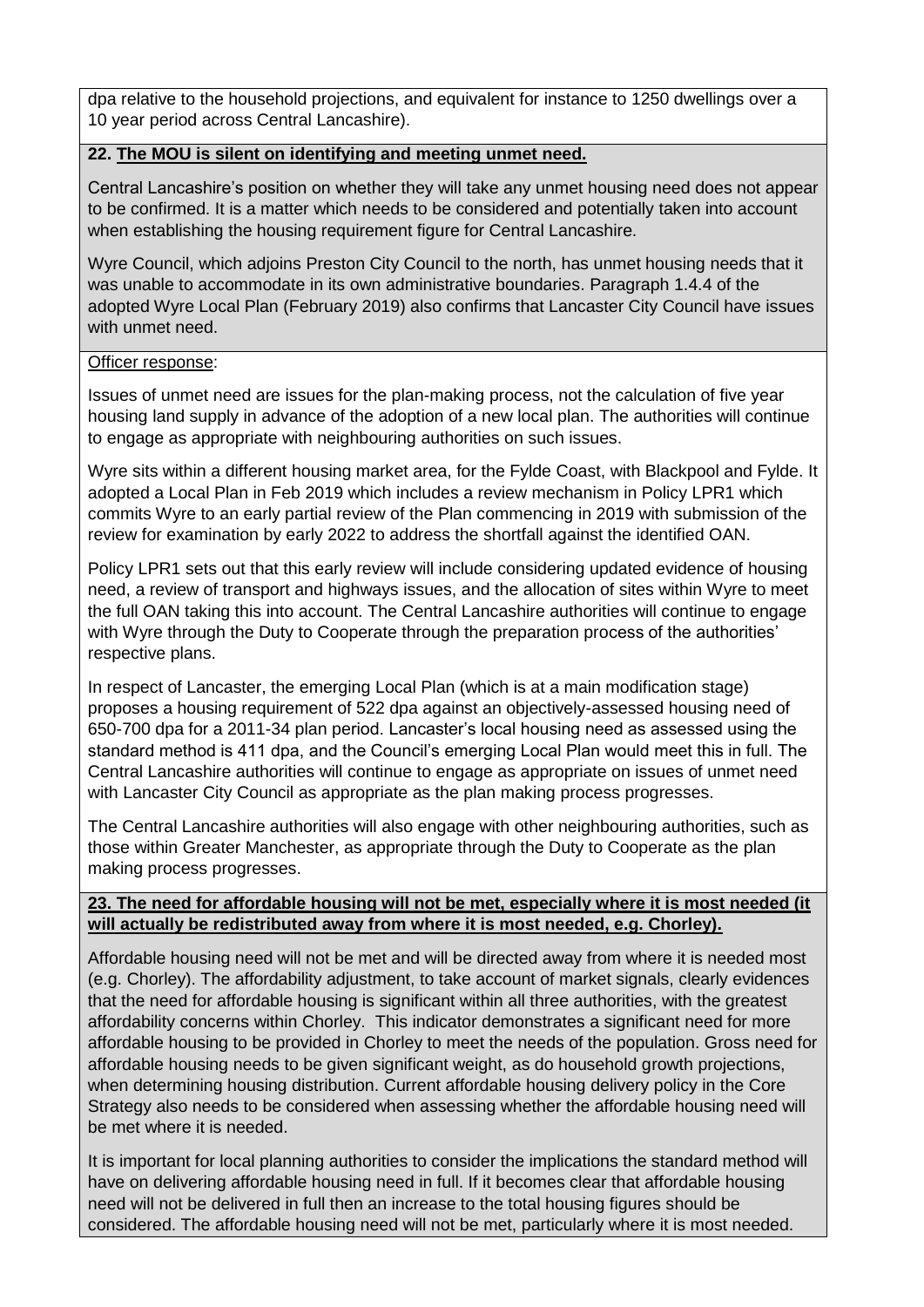Table 4.4 applies an affordability adjustment, to take account of market signals. The table clearly evidences that the need for affordable housing is significant within all three authorities, with the greatest affordability concerns within Chorley. This indicator demonstrates a significant need for more affordable housing to be provided in Chorley to meet the needs of the population.

Para 5.41 indicates a demand for alternative types of affordable housing, but the analysis derives a contradictory conclusion that if a family can afford to rent, they can also afford cheaper housing stock (however, this might not be suitable to meet their needs).

Further, paras 5.45 to 5.49 of the MoU makes an assumption that a terraced house can equally meet the needs of a growing family. This is flawed. The evidence indicates a need to concurrently bring forward alternative avenues to home ownership such as Discount to Market or Starter Homes in order assist those moving from the PRS sector.

The gross need for affordable housing, as outlined in Table 5.9 of the report, should be given significant weight in the determination of the housing distribution. The table indicates that South Ribble has the highest need, followed by Chorley. It should be noted that both of these authorities have a gross need considerably higher than Preston. It would be a significant oversight not to factor this into the overall distribution of the housing requirement.

Another factor essential in the consideration of affordable housing need is household growth projections, as outlined in Table 3.1 of the Report. The table highlights that Chorley has the highest annual household growth projections (498) – over twice the figures projected for Preston (225) and South Ribble (178).

The affordable housing requirement, as currently outlined in Policy 7 of the Core Strategy must also be considered in the determination of the housing distribution. Applying the current planning policy requirement (30%) to the proposed housing requirements would not allow the annual affordable housing need, as set out above, to be met in either Chorley or South Ribble. This is apparent without any reference to the fact that some sites e.g. small sites will be exempt from affordable housing provision, further diminishing the number of affordable homes provided. The distribution of the housing requirement is unjustified as it will not deliver sufficient affordable housing to meet the population's needs. It also fails to take account of and address relative affordability, particularly within Chorley which has the highest affordability ratio.

# Officer response:

The Iceni report shows a net need for rented affordable housing (Table 5.6) but does not show a need for additional affordable home ownership products (Table 5.10) in quantitative terms. Assessments of affordable housing need should take into account both the gross need and supply, as the Iceni Study does. The affordable housing need however represents a need for a specific type of housing and does not have a direct influence of the overall need for housing, as Para 5.47 within the report sets out.

There is a relative similarity between the distribution of affordable housing need between the authorities and the proposed (as shown below).

|                       | Chorley | Preston | <b>SR</b> | Total |
|-----------------------|---------|---------|-----------|-------|
| Affordable<br>Housing | 132     | 250     | 208       | 590   |
| Need (Table 5.6)      |         |         |           |       |
|                       | 22%     | 42%     | 35%       | 100%  |
| Proposed              | 282     | 410     | 334       | 1026  |
| distribution<br>οf    |         |         |           |       |
| Method<br>Standard    |         |         |           |       |
| <b>LHN</b>            |         |         |           |       |
|                       | 27.5%   | 40%     | 32.5%     | 100%  |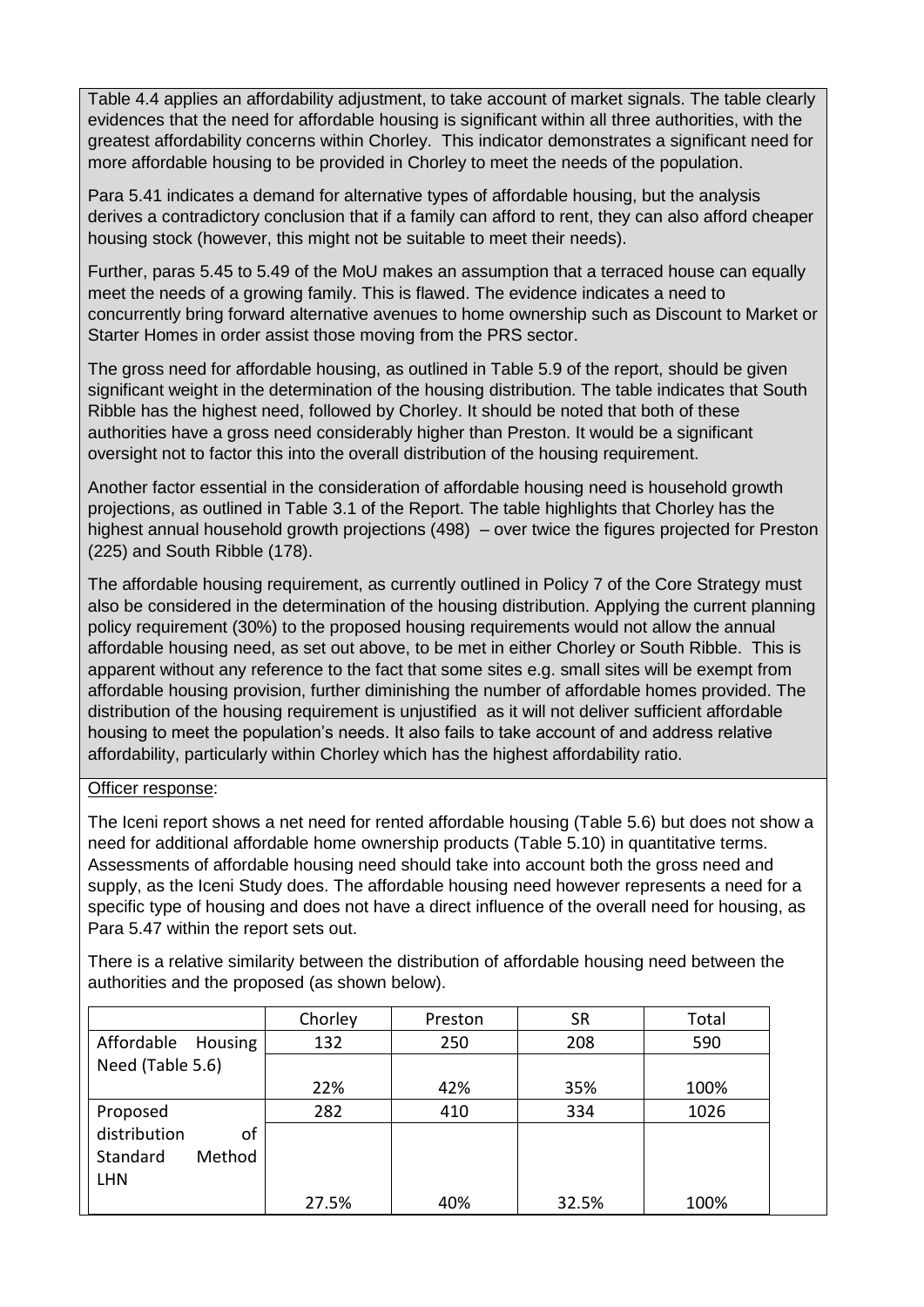Affordability has been one of the considerations in assessing the proposed distribution but should (and has) been considered alongside other factors. Affordability ratios are partly influenced by the existing mix of properties sold.

Through the plan-making process, the affordable housing need will be a consideration in assessing what level of overall housing provision and housing supply to plan for through the new Local Plan – consistent with the approach set out in the PPG. These are however issues for plan-making, and not for assessing the five year housing land supply where Government policy/guidance is clear that the standard method should be used.

# **24. Specialist housing need, such as housing for older people, will not be met.**

With regards to specialist housing – such as for older people - the Housing Study does not take into account and fully consider the actual need in each authority and how this will be accommodated by the proposed housing requirement and the proposed distribution of that requirement.

Open market age restricted housing (to meet the lifetime homes standard) is not referred to in Para 7.9. Indeed, it is omitted from consideration in the report entirely. The needs of older persons will continue to go unmet.

# Officer response:

The Iceni Study considers the needs of older persons in Section 7. The needs identified include for open market age restricted housing as shown in Tables 7.10 – 7.13 (under the housing with support leasehold category). The need for homes build to Part M4(2) accessible and adaptable standard is also considered.

# **25. There is a need to concurrently bring forward alternative avenues to home ownership.**

When establishing the housing requirement figure for Central Lancashire, there is also a need to concurrently bring forward alternative avenues to home ownership such as Discount to Market or Starter Homes.

# Officer response:

These issues are considered within the Iceni Report in Section 5.

# **26. Further evidence is needed in terms of the scale and geography of demand.**

Further work is required to properly establish evidence on the scale and geography of demand. For example, so that the distribution of custom self-build homes can be agreed.

# Officer response:

Needs for self- and custom-build development in Central Lancashire and its constituent authorities are considered in Section 9 of the Iceni Report. The evidence is considered sufficient to inform planning policies through the new Local Plan.

**Theme: The MOU relies on data which is out of date; the household projections used are contrary to specific PPG guidance; it does not reconsider previous assessments of need (e.g. the 2017 SHMA) and it does not model or test alternatives.**

**27. The evidence relies on Land registry and VOA data, which is out of date, and is contrary to PPG. It does not reconsider previous assessments of need (e.g. the 2017 SHMA, which should especially be considered if it is being relied upon in terms of establishing the HMA), nor it does not model or test the implications of any alternative distributions.**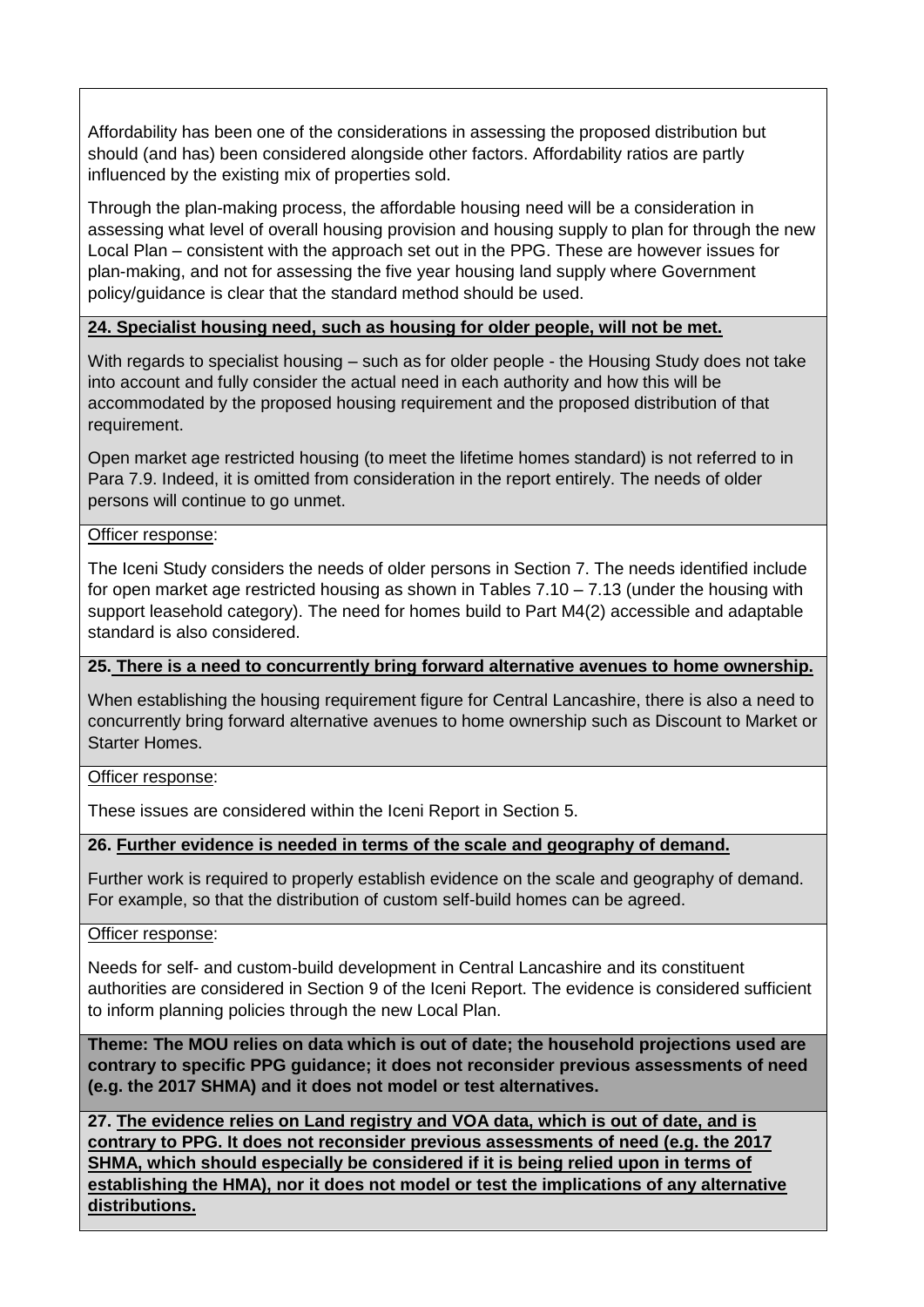Table 3.2 of the Iceni report derives the housing requirement for the three authorities based upon the 2014 household projections as advised by PPG. The report then goes on to assess the calculation of the standard methodology using the 2016 household projection figures from under the heading "sensitivity testing". It states that it is prudent to do so because they are more recent official projections, before pointing out that the use of the 2016 figures for this purpose is expressly disavowed by PPG and then advising that the figure to be used for the CLA is 1026. What is therefore proposed is a deviation from the standard methodology in each of the three districts, namely:

- Chorley: a reduction from 579 to 282 – i.e. a reduction of 51% compared to the standard methodology;

- Preston: an increase from 241 to 410 – i.e. an increase of 70% compared to the standard methodology;

- South Ribble: an increase from 206 to 334 – i.e. an increase of 63% compared to the standard methodology.

The housing study calculates the minimum housing requirement for the HMA using the standard method but stops short of considering whether there is justification for a higher housing requirement. It is therefore incomplete. It does not consider the possibility of higher housing need above the standard method by testing the robustness of the **2014** based household projections.

It does not reconsider previous assessments of need (e.g. the **2017 SHMA**);

It does not model and test alternative distributions/apportionment figures; or the potential negative impacts of the combined standard method figure being lower than the combined adopted Core Strategy requirement.

Nor does it consider higher growth to align with City Deal and economic-led objectives and aspirations.

Furthermore, it only tests use of **2016** based household projections notwithstanding that national guidance (PPG) *expressly* indicates that they are not to be used.

# Officer response:

The assessment of need is based on the Government's standard method consistent with the PPG and using the data sources set out therein. It uses the 2014-based Household Projections in calculating Central Lancashire's local housing need, as the PPG specifies. This is used to define the scale of housing need across Central Lancashire, consistent with the PPG (including Para 2a-013). The authorities have then considered how this is best distributed consistent with the approach envisaged in the PPG through the Duty to Cooperate. In doing so, the Iceni Housing Study has considered a number of alternative bases for distribution of the need.

As set out in the response to previous questions, the housing need will be kept under review as the plan making process progresses including taking account of additional evidence and public consultations on the emerging plan. This will include considering (through the plan-making process) whether justification exists for the new Local Plan to set a higher housing requirement or provide sufficient supply to enable higher housing delivery than the standard method.

The objectively assessed housing need (OAN) figures within the 2017 SHMA was based on the approach set out in the 2014 PPG which has been since amended and revised by Government and is therefore out-of-date.

**Theme: The Councils should not rely on the Pear Tree Lane appeal decision. Further, the more recent Chain House Lane appeal decision does not take precedence over all other appeal decisions.**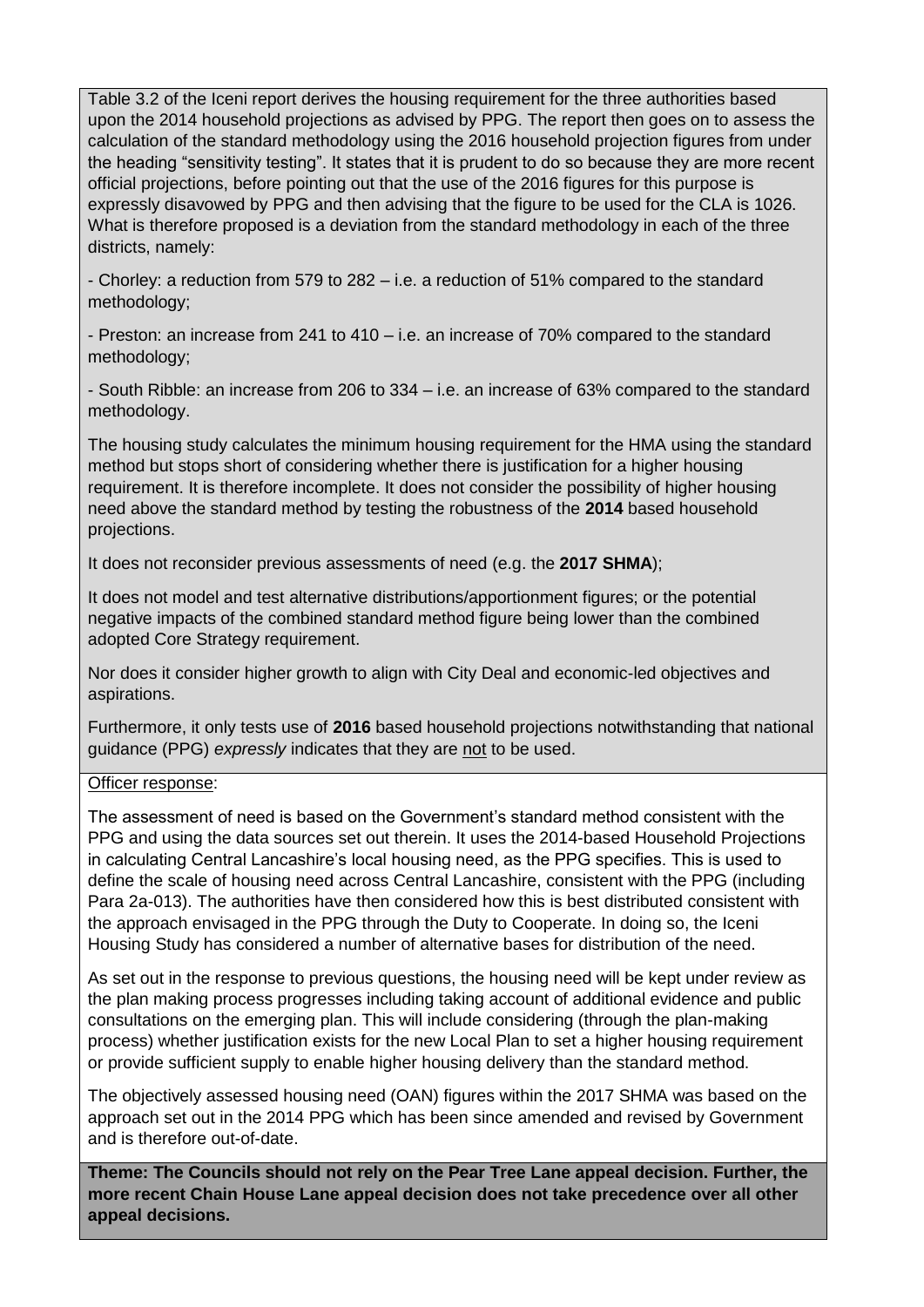# **28. The Councils should not rely on the Pear Tree Lane appeal decision [Appeal Ref: APP/D2320/W/17/3173275] at Euxton. The more recent Chain House Lane appeal decision [Appeal Ref: APP/D2320/W/17/3173275] does not take precedence over all other appeal decisions.**

In the Pear Tree Lane appeal decision [Appeal ref: APP/D2320/W/17/3173275], the Inspector confirmed it would not be unreasonable to continue using the unchanged housing requirement figure and unchanged apportionment in the adopted Core Strategy. More importantly it is a decision which pre-dated the up to date approach of the use of the standard method. The proposed draft MoU circumvents that approach by declaring that it intends to revise the housing distribution and promote a new 'policy-on' approach to calculating five year supply well in advance of that distribution being properly tested through the Local Plan review examination process.

The more recent Chain House Lane appeal decision [Appeal Ref: APP/D2320/W/17/3173275, Land at Pear Tree Lane, Euxton] does not take precedence over all other appeals.

# Officer response:

The Pear Tree Lane appeal inspector gave weight to the fact that the authorities have a shared core strategy and proved track record of joint working; an evidence base that considered housing needs across the Central Lancashire housing market area; and an approach to the apportionment of the HMA's housing needs which had been considered and agreed by the three Central Lancashire local authorities.

The principles of the revised MOU, once it has been consulted upon and endorsed by the three authorities, have also been supported in a recent (Dec 2019) appeal decision regarding Land to the South of Chain House Lane, Whitestake, Preston. [Appeal Ref: APP/F2360/W/19/3234070, Land to the South of Chain House Lane, Whitestake]. This includes the housing need calculation using the standard method for Central Lancashire and the criteria considered in assessing the proposed distribution, which the Inspector found to not different significantly from the Core Strategy distribution.

# **Theme: Brownfield land.**

# **29. Brownfield land has not been adequately considered.**

The NPPF Section 11 seeks to encourage more Brownfield reuse, and the identification of all brownfield land in the brownfield registers is important. CPRE is urging Government to invest more in our wasted Brownfield land. Preston needs much needed investments as do the existing towns of South Ribble and Chorley. It is possible that a more comprehensive search for previously used sites is necessary as regeneration should be at the heart of the Local Plan for Central Lancashire.

The Brownfield Registers appear to have overlooked some sites, or classed them as 'unsuitable', when in reality they have potential that should be unlocked by relevant stakeholders. If more brownfield land was recorded and higher density development provides more housing, the need to build on countryside, particularly that afforded Green Belt protection would be avoided.

# Officer response:

The Iceni Study has sought to arrive at a nominal 'broad urban capacity figure' by taking the total quantum of untested SHELAA housing submissions and removing those submissions which fall wholly within the Green Belt or within open countryside. At this point in time, on the basis of the current evidence base and the SHELAA process, it is recognised that there will be opportunities for sites to be reconsidered subject to further testing/ analysis as the plan-making process progressed.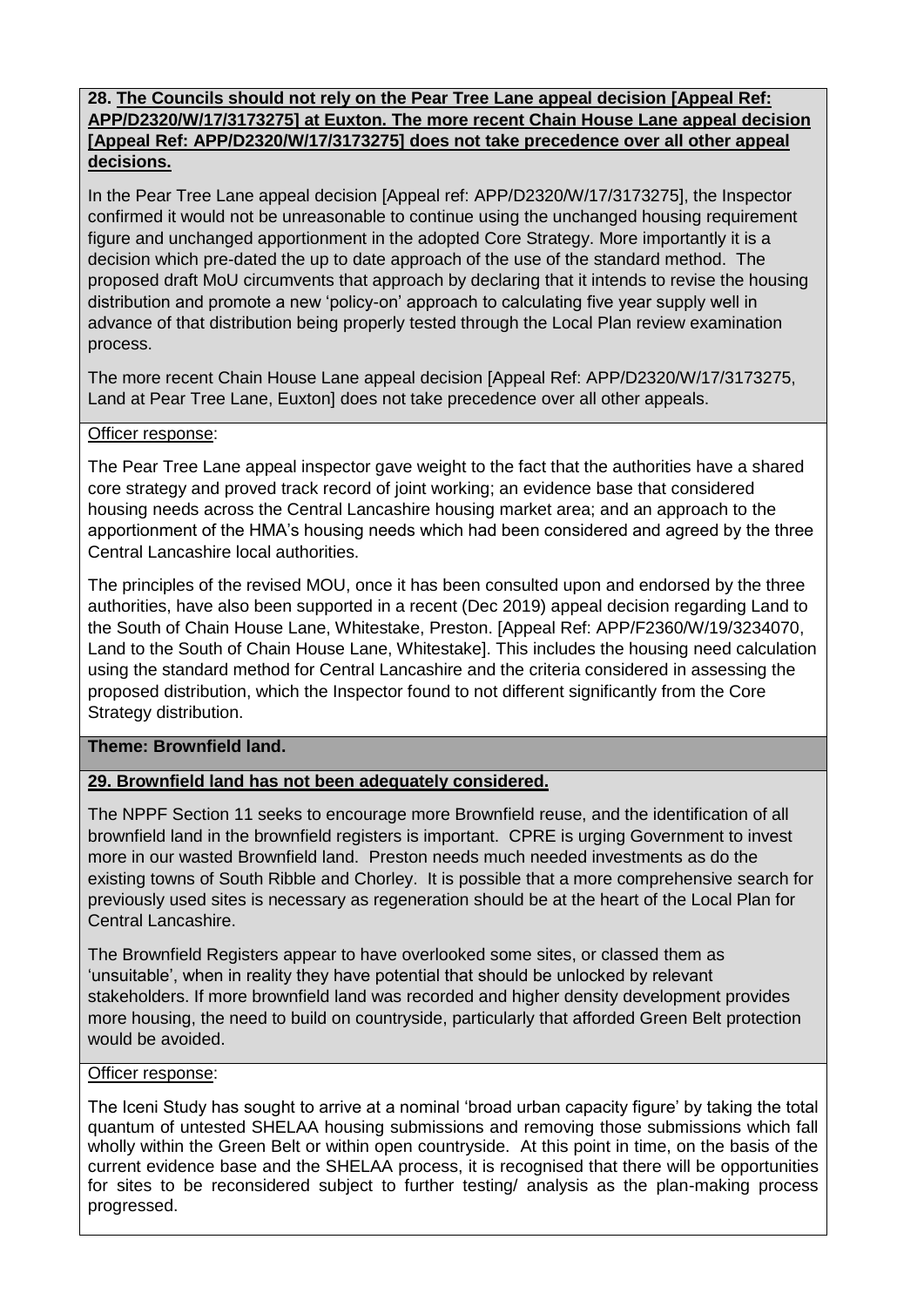The Housing Study is clear at paragraph 4.36 that "The [SHELAA] assessment is not expected to determine which of these sites are most suitable to meet those requirements however; as this is the role of the Local Plan." The study also emphasises at paragraph 4.40 that "this figure [housing capacity] has not been subject to detailed constraints testing and the figures set out are not an indication of deliverable or developable supply. For instance, some of the sites included within the Table below are situated within the Green Belt or Flood Zone 3. There is also the possibility that there is an element of double counting in the sits submitted to the SHELAA process which have yet to be filtered out".

As the plan-making process continues to progress, the Councils will give further consideration to the suitability of brownfield and greenfield sites; setting the deliverability of these sites against the criteria clearly stated in national planning policy and guidance.

The Call for Sites 3 is requesting brownfield sites and the Councils will continue to look for brownfield sites.

The Councils are not considering a Green Belt review. The Local Plan will apply a sequential / hierarchical approach i.e. brownfield sites first. A Green Belt review would only be considered if there are not enough deliverable sites to meet the identified need.

The 3 authorities keep their Brownfield Registers up to date. Additional sites can be submitted on the Brownfield Registers – please let us know about any brownfield sites so they can be added if appropriate.

# **Theme: Inaccuracies in the Iceni Report.**

# **30. There are inaccuracies in the Iceni Report:**

# **Table 4.12**

Even if the inclusion of all of the proposed variables as being relevant for informing the distribution are accepted as relevant, the average (mean) of the percentages presented in each column do not result in the recommended percentage split at the bottom of the column. It is noted that **the average of the numbers would not necessarily equate to a proportion of housing** (i.e. add to 100) the 'Land Not Subject to National Constraints' row does not total 100%. However, even when prorated the numbers still do not match the recommended split in Table 4.12. **While these differences are small they show that the evidence being relied upon is not entirely accurate**. As a side, it is noted that the population distribution row does not add to 100%.

The inclusion of 'Nominal Urban Capacity', 'Existing Spatial Strategy', and 'Land not Subject to National Constraints' as determining factors in the proportioning of the housing requirement of Central Lancashire. The urban capacity of the settlements, presence of constraints or historic planning strategies do not have a bearing on assessing the housing needs to be met in the context of a reviewed Plan. Rather, the inclusion clouds the judgement of meeting the need for housing as close as possible to where is arises in a sustainable manner. **When the 3 inappropriate variables are removed the results of table 4.12 are different.**

**Table 4.12 should be revised to include weighting to each indicator**. This would provide a more accurate reflection of housing distribution. Each indicator is relevant, however should be given proportionate weight according to its significance in determining the housing requirement distribution. Given the national affordable housing crisis, the greatest weight should be attributed to affordable housing provision. Significant weight should also be attributed to the local housing need prior to re-distribution and the distributions of the population and workforce. The distribution should also acknowledge the importance of the location of past completions.

**Tables 3.1 and 5.9**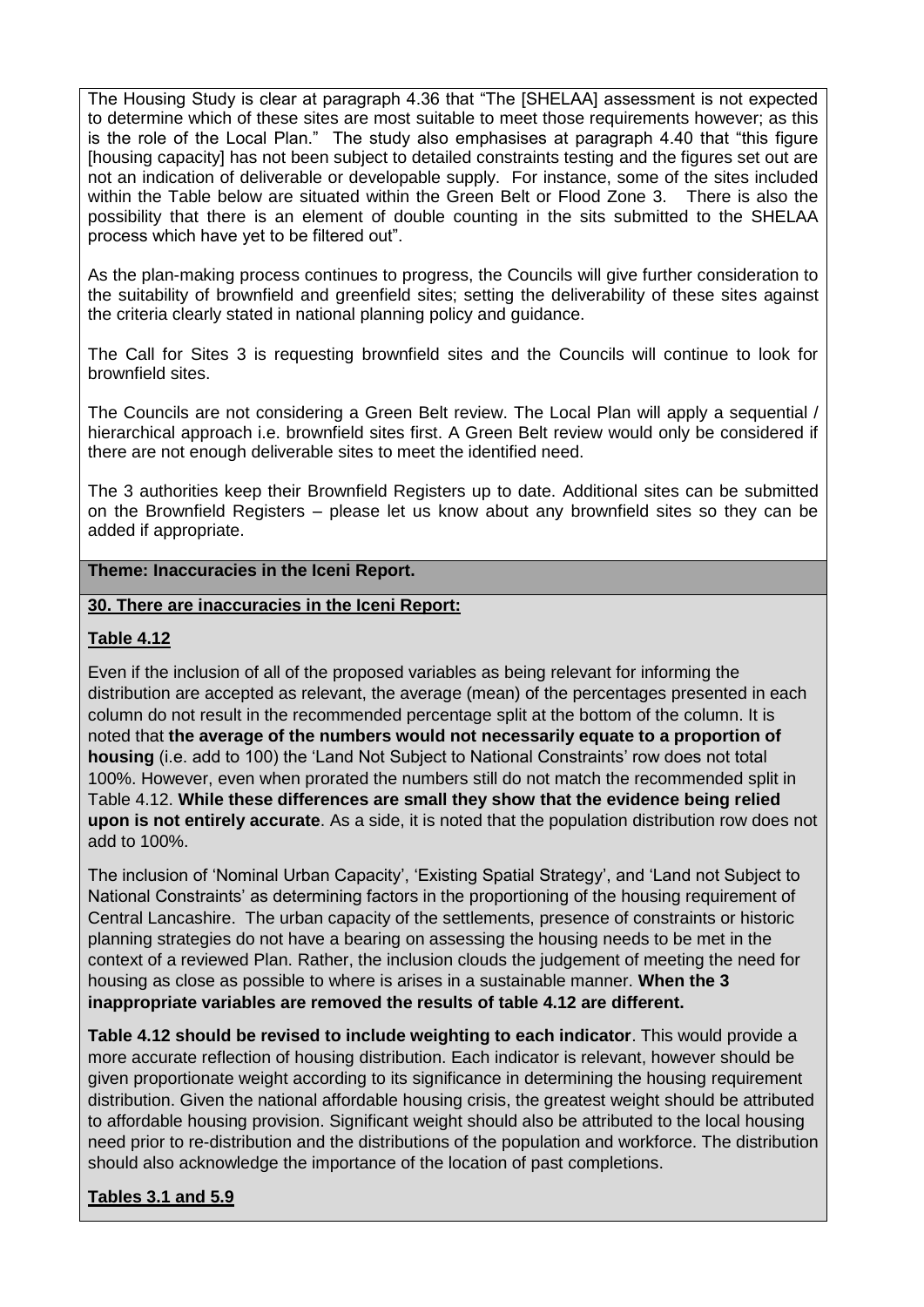Two other factors are essential in the consideration of affordable housing need, namely the household growth projections, as outlined in Table 3.1 of the Report and the need for affordable housing, as outlined in Table 5.9.

The table highlights that Chorley has the highest annual household growth projections (498) – over twice the figures projected for Preston (225) and South Ribble (178). This identifies that the greatest increase in household numbers is anticipated within this authority. The gross need for affordable housing should also be given significant weight in the determination of the housing distribution. The table indicates that South Ribble has the highest need, followed by Chorley. It should be noted that both of these authorities have a gross need considerably higher than Preston. The delivery of affordable housing within these authorities is therefore vital. It would be a significant oversight not to factor this into the overall distribution of the housing requirement.

The affordable housing requirement, as currently outlined in Policy 7 of the Core Strategy must also be considered in the determination of the housing distribution. Applying the current planning policy requirement (30%) to the proposed housing requirements would not allow the annual affordable housing need, as set out above, to be met in either Chorley or South Ribble. This is apparent without any reference to the fact that some sites e.g. small sites will be exempt from affordable housing provision, further diminishing the number of affordable homes provided. The distribution of the housing requirement is unjustified as it will not deliver sufficient affordable housing to meet the population's needs. It also fails to take account of and address relative affordability, particularly within Chorley which has the highest affordability ratio.

# Officer response:

In respect of Table 4.12, the Iceni Study is clear at paragraph 4.46 that the Table sets out "the various variables which have influenced our recommendation on the distribution of housing need". It is intended that the distribution should recognise the need to maximise urban capacity; locate homes close to jobs in order to build a strong and response economy; and respond to the extent of nationally significant constraints in Chorley and South Ribble.

This approach is reflective of the Framework's emphasis on promoting sustainable patterns of development. It is however noted that the population distribution does not add up to 100%. The split should in fact read: Chorley: 32%, Preston: 38% and South Ribble: 30%.

It should be stressed that the variables of 'Nominal Urban Capacity', 'Existing Spatial Strategy', and 'Land not Subject to National Constraints' do not influence the assessment of local housing need; but do influence the distribution of the local housing need. This is considered to be fully justified by the PPG [2a-013] which enables authorities planning on a joint basis to distribute the sum of the local housing need for each planning authority.

The variables set out in the Housing Study are considered to support sustainable patterns of development in accordance with national policy and guidance; and an appropriate basis for which to arrive at a distribution of the total local housing need figure for the joint plan area.

# **MEMORANDUM OF UNDERSTANDING FOR ADOPTION**

21. The Memorandum of Understanding and Statement of Co–operation (Relating to the Provision and Distribution of Housing Land) for approval is shown at Appendix 2.

# **IMPLICATIONS OF REPORT**

22. This report has implications in the following areas and the relevant Directors' comments are included: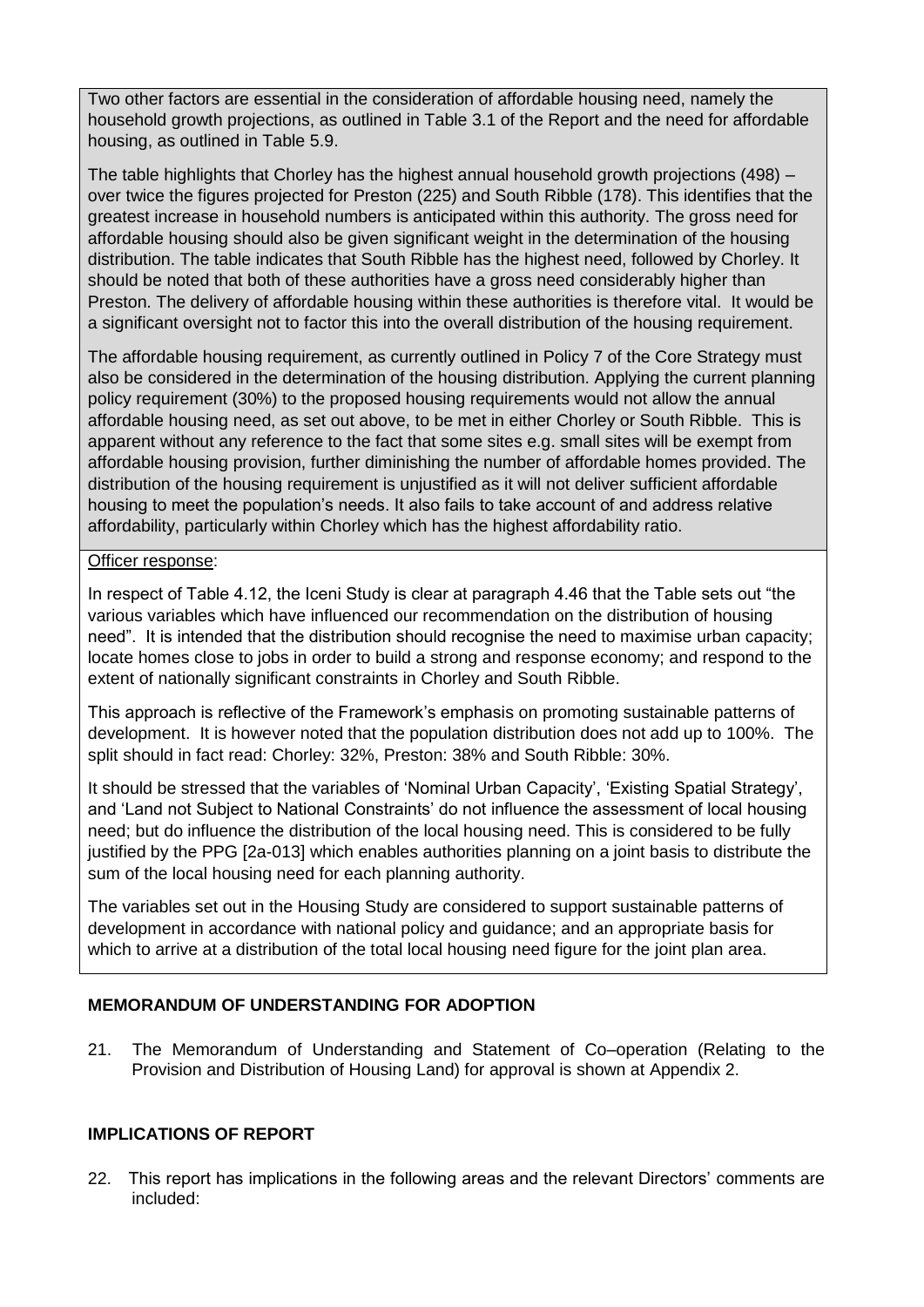| Finance                                     |   | <b>Customer Services</b>                     |  |  |
|---------------------------------------------|---|----------------------------------------------|--|--|
| <b>Human Resources</b>                      |   | <b>Equality and Diversity</b>                |  |  |
| Legal                                       | X | Integrated<br>Impact Assessment<br>required? |  |  |
| No significant implications in this<br>area |   | <b>Policy and Communications</b>             |  |  |

- 23. There is a risk that if the MOU is not approved by the Central Lancashire Councils it will be difficult to control the amount of development in an area and therefore officers will not be able to rely on a combined Central Lancashire 5 year housing supply to determine planning applications.
- 24. In taking this option the Central Lancashire authorities should secure greater planning control over development that is not in accordance with the development plan. In addition, in order to accord with the Framework and Planning Practice Guidance, it is considered a three stage process to housing need and distribution, in a joint plan-making area, ought to be taken i.e. firstly identifying each local authority's minimum need, secondly aggregating that and thirdly distributing that across and between the relevant Local Authorities.

# **COMMENTS OF THE STATUTORY FINANCE OFFICER**

25. No comment

### **COMMENTS OF THE MONITORING OFFICER**

26. As is contained within the body of the report, the use of an MoU to agree between 2 or more local planning authorities housing delivery numbers is acceptable under PPG. The proposal maintains the minimum housing need across the 3 districts as calculated through the use of the standard methodology but uses up to date evidence to alter the distribution. The consultation responses have been adequately addressed and Members may make a reasoned and transparent decision on the recommendations on the adoption and implementation of the MoU.

### CHRIS SINNOTT DEPUTY CHIEF EXECUTIVE

| <b>Report Author</b> | Ξxt          | Date          |
|----------------------|--------------|---------------|
| Alison Marland       | 01257 515151 | February 2020 |